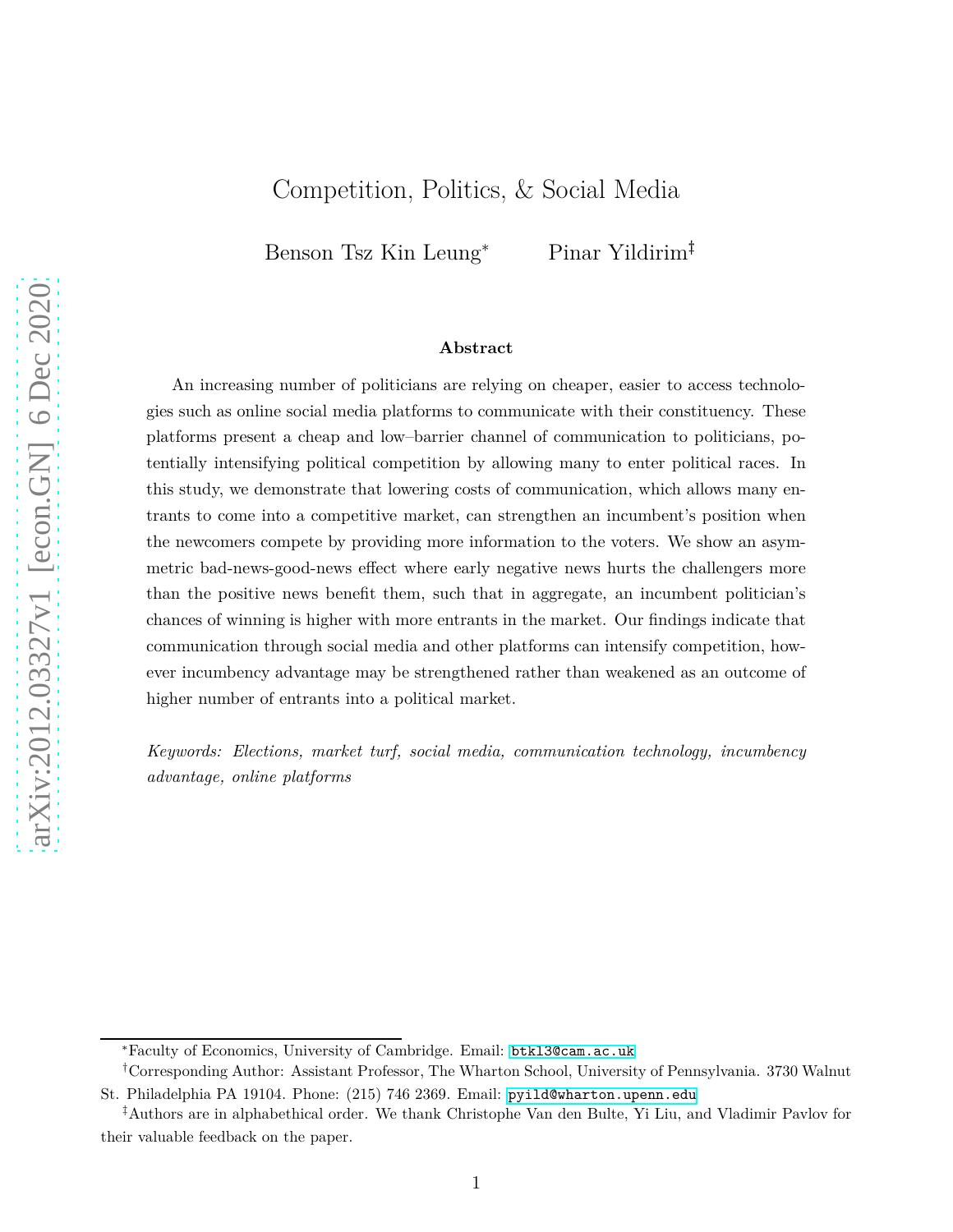# **1 Introduction**

When does lowering barriers to entering a competition strengthen, as opposed to weaken, incumbency advantage? We study a special case of this broad question in the context of political races with barriers of marketing and communication. Historically, to reach out to large audiences, public personalities and brands mainly relied on expensive and limited formats of communication such as TV and newspaper advertising, or print and mailed pamphlets. Digital technologies altered much of that by exponentially reducing communication costs, reducing barriers for entrants into politics, and thus widening access. Online platforms became the preferred channel of communication for politicians to reach out to their constituency for campaigning and official communication. President Obama ran most of his 2012 campaign on Facebook [\(Borah](#page-23-0), [2014](#page-23-0)), President Trump used Twitter as his official channel of communicating with the public while in office [\(Kreis](#page-24-0), [2017\)](#page-24-0), and more than half of campaign advertising dollars in the 2020 Presidential race was spent on digital platforms [\(Gibson, 2020\)](#page-23-1). On the one hand, social media communication enables more politicians, particularly newcomers who lack funds, to find a platform to make their voices heard. Via these cheaper technologies they can reach out to voters en masse and inform them about their candidacy, values, policies, and campaign activities [\(Petrova et al., 2020\)](#page-24-1). On the other hand, lowering barriers to entry can introduce a high number of challengers to an election who run not only against the incumbent, but also against *each other*. It is not ex ante clear whether lowering communication barriers to entering political races or higher intensity of information about newcomers helps or hurts incumbents.

Incumbency advantage in politics is well-documented (e.g., [Ansolabehere et al.](#page-23-2), [2006;](#page-23-2) [Levitt and Wolfram](#page-24-2), [1997](#page-24-2)). 75% of senate races between 1980 and 2012 had a participating incumbent (Garcia-Jimeno and Yildirii [2015](#page-23-3)). These incumbents held a 1-2% point advantage over their opponents in the 1940s, eventually widening up to a 8-10% point advantage in early 2000s [\(Petrova et al., 2020](#page-24-1)). A host of factors contribute to the presence of a competitive advantage. Scholars suggest that incumbents hold a repeated advantage over their opponents [\(Jacobson and Kernell](#page-24-3), [1982\)](#page-24-3), likely because they are higher quality candidates [\(Ashworth and Bueno de Mesquita](#page-23-4), [2008](#page-23-4)), have access to resources of the offices they held, have more funding to run campaigns [\(Cox and Katz,](#page-23-5) [1996](#page-23-5); [Fouirnaies and Hall, 2014\)](#page-23-6), and receive more media coverage compared to challengers [\(Goldenberg and Traugott, 1980](#page-24-4); [Ansolabehere et al.](#page-23-2), [2006;](#page-23-2) [Schaffner](#page-24-5), [2006](#page-24-5)). The familiarity of voters with incumbent politicians and greater media coverage, combined with lack of funds to run costly advertising campaigns, erected tall barriers for newcomers who want to enter into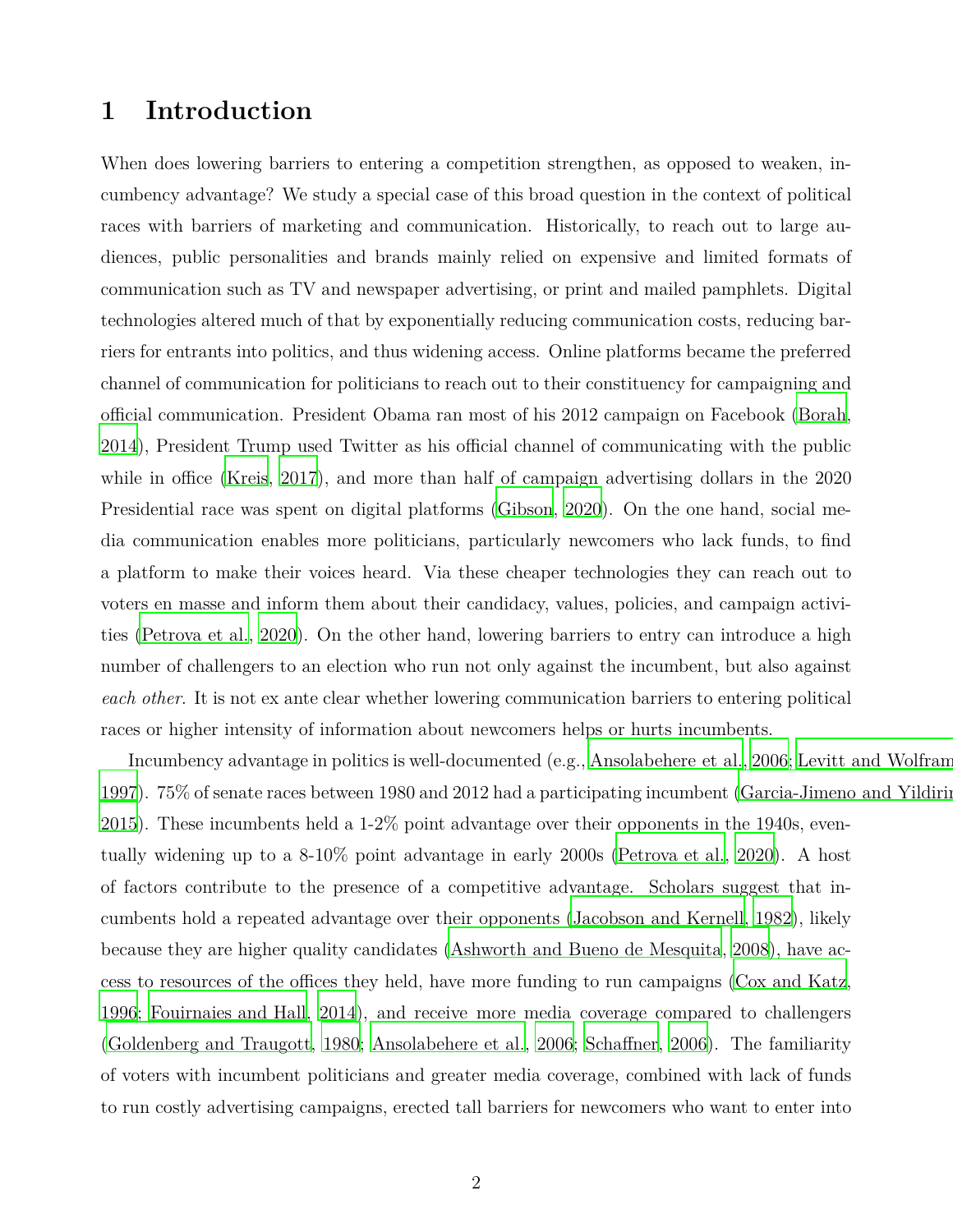political races, resulting in less competitive elections. Less competitive elections, in turn, result in worse economic, social, and democratic outcomes [\(Myerson](#page-24-6), [1993](#page-24-6); [Persson et al.](#page-24-7), [2003](#page-24-7); [Ferraz and Finan](#page-23-7), [2011;](#page-23-7) [Galasso and Nannicini](#page-23-8), [2011\)](#page-23-8).

We build a model to study if lower informational barriers to enter into a race intensify competition, and in turn, reduce an incumbent's advantage. Focusing on a two-party political competition between differentiated candidates where informing and persuading voters is the end goal, we investigate if lower barriers of communication can alter the probability of winning for an incumbent politician. In our model, one party produces an incumbent as its candidate and the other produces one or more challengers on the opposing side. We incorporate incumbency advantage by allowing the incumbents to reach constituents more widely than the challengers and by allowing the constituents to have more positive prior beliefs about the incumbents, in line with [Ashworth and Bueno de Mesquita \(2008\)](#page-23-4). In this environment, we first investigate how additional challengers' entry to a race alters the incumbent's probability of winning the election and how this competitive advantage varies with the characteristics of the environment of competition, such as the effectiveness of the communication and advertising channels.

We find that, while lowering barriers of marketing and communications *intensifies* political competition, it does *not* necessarily reduce the re-election probability of an incumbent. Lowering barriers to accessing communication channels can, in fact, *strengthen* the probability of winning for an incumbent when more challengers enter a race and when informational campaigns intensify. This is because, as more challengers enter a race, there is more media coverage, more communication via social media, and more campaign events by challenger candidates in the primaries<sup>1</sup> and these campaigns target or are followed by individuals who vote in the primaries. We show that more information arriving during the primary period has an asymmetric effect. Voters who receive a negative information (e.g., attack ads, negative press coverage or social media buzz) about a challenger update their beliefs about the match of the candidate downward, which reduces the likelihood of voting for the candidate in the primary and in the general election against the incumbent. Similarly, a positive information received via the same means results in an upward update. The upside of a positive update, however, is small: while it increases the probability that a voter would support the candidate in the primary, it makes little difference in the chances of the candidate winning against the incumbent, since the voter

<sup>&</sup>lt;sup>1</sup>The observations from the 2020 Presidential Election in the US provide evidence for these statements. A record 29 challengers entered the race on the Democratic side [\(Jacobson, 2019\)](#page-24-8). These candidates heavily utilized communication channels such as Facebook and Twitter, spent a record amount on advertising [\(Fischer,](#page-23-9) [2020\)](#page-23-9), and held a high number of campaign events [\(Schwartz, 2020\)](#page-24-9).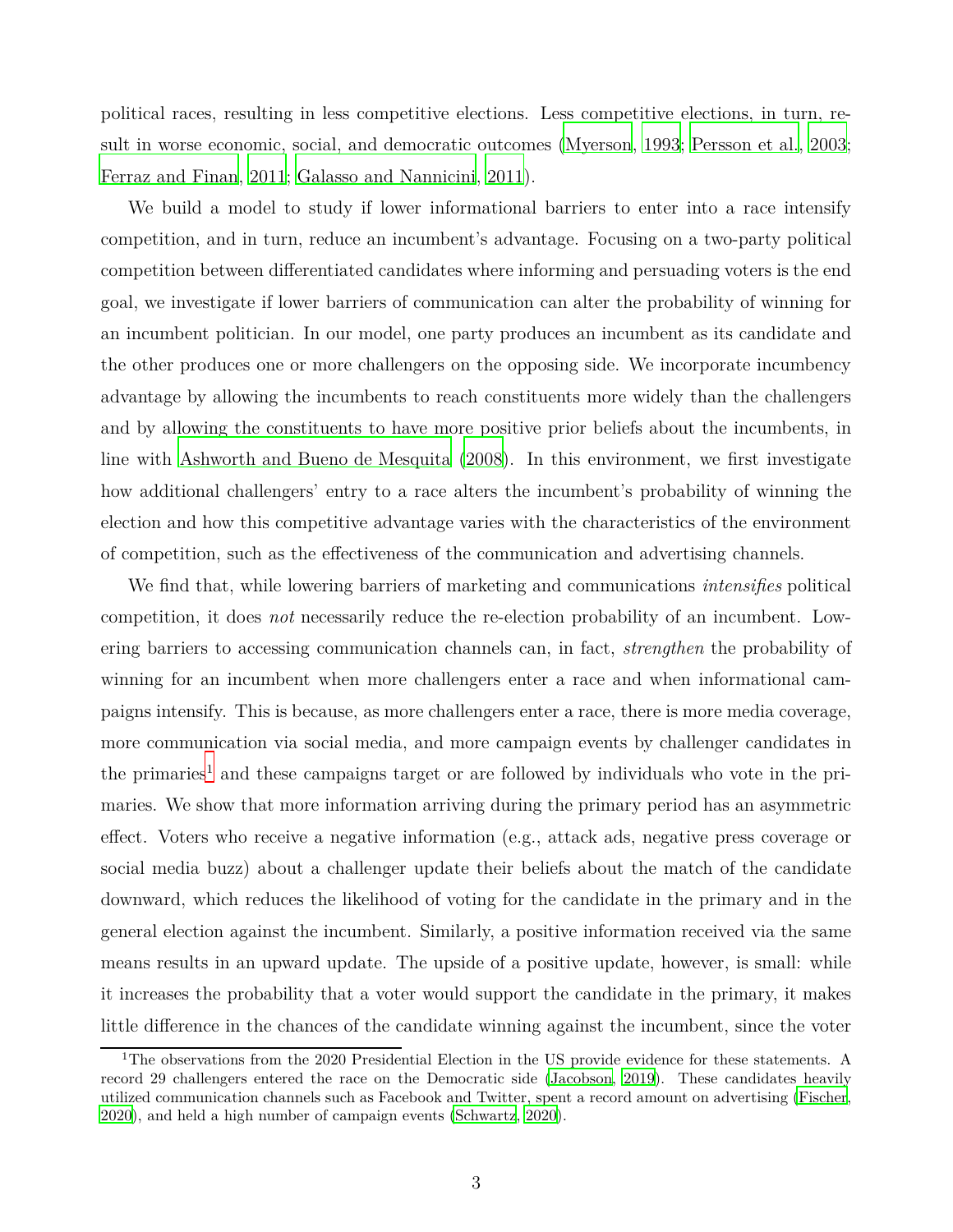is ex ante more likely to support the challenger against the incumbent, anyway. The potential harm from a negative news update, relative to the small upside of a positive news update, implies that more information during the primaries may hurt, rather than help a challenger win against an incumbent.

We also analyze the impact of some recent policies in political communication space by online platforms such as Facebook, Google, and Twitter for narrowing options for political communication. Twitter eliminated political advertising on its platform entirely during 2020 [\(Yaraghi, 2020\)](#page-25-0), Facebook reduced the ability to micro-target political ads and stopped political advertising a week before the 2020 U.S. Presidential Election [\(Overly](#page-24-10), [2020](#page-24-10)), and Google similarly reduced micro-targeting for political advertisers [\(Lee, 2019\)](#page-24-11). These bans were taken in an effort to reduce political tension and spread of misinformation in ads. They nevertheless reduce access to political information, and their consequences on electoral races have not been studied, to the best of our knowledge. We investigate the impact of these policies on the challengers' and the incumbents' ability to communicate with voters and argue that these bans may strengthen incumbency advantage and make elections less competitive.

Our study broadly contributes to the literature studying competition, entry barriers, strategic entry (e.g., [Shen and Villas-Boas, 2010](#page-24-12); [Igami and Yang,](#page-24-13) [2014;](#page-24-13) [Chen and Turut, 2018;](#page-23-10) [Joshi et al.,](#page-24-14) [2009](#page-24-14)) and incumbency advantage. [Demsetz \(1982\)](#page-23-11) notes that information costs are a fundamental barrier to entry, as they "constitute hurdles to all who would (and have) enter(ed) the industry." Industrial organization literature, more specifically, recognizes advertising and promotions as informational barriers to entry [\(Demsetz](#page-23-11), [1982](#page-23-11); [Schmalensee](#page-24-15), [1983](#page-24-15)). Information can alter consumer tastes towards the advertised product and may erect additional challenges for the entrants [\(Cubbin, 1981](#page-23-12); [Dixit and Norman, 1978](#page-23-13); [Bagwell](#page-23-14), [2007\)](#page-23-14). Advertising can also result in brand loyalty and consumer goodwill, thus new firms entering a market have to advertise more than the existing levels of advertising by incumbents to gain market share. Lowering informational barriers is particularly useful in markets with imperfect information, where there is sufficient uncertainty about the match value of products, and consumers resolve it through information received via advertising. This is also the case for political markets where new politicians with little-known policy positions frequently appear.

Our paper contributes to this literature by explicitly focusing on the growing use of social and digital information channels, which lowers communication costs. While empirical marketing literature on social media has been growing (e.g. [Godes and Mayzlin](#page-23-15), [2009;](#page-23-15) [Schweidel and Moe,](#page-24-16) [2014](#page-24-16)), there have been fewer theoretical examinations on the impact of social media channels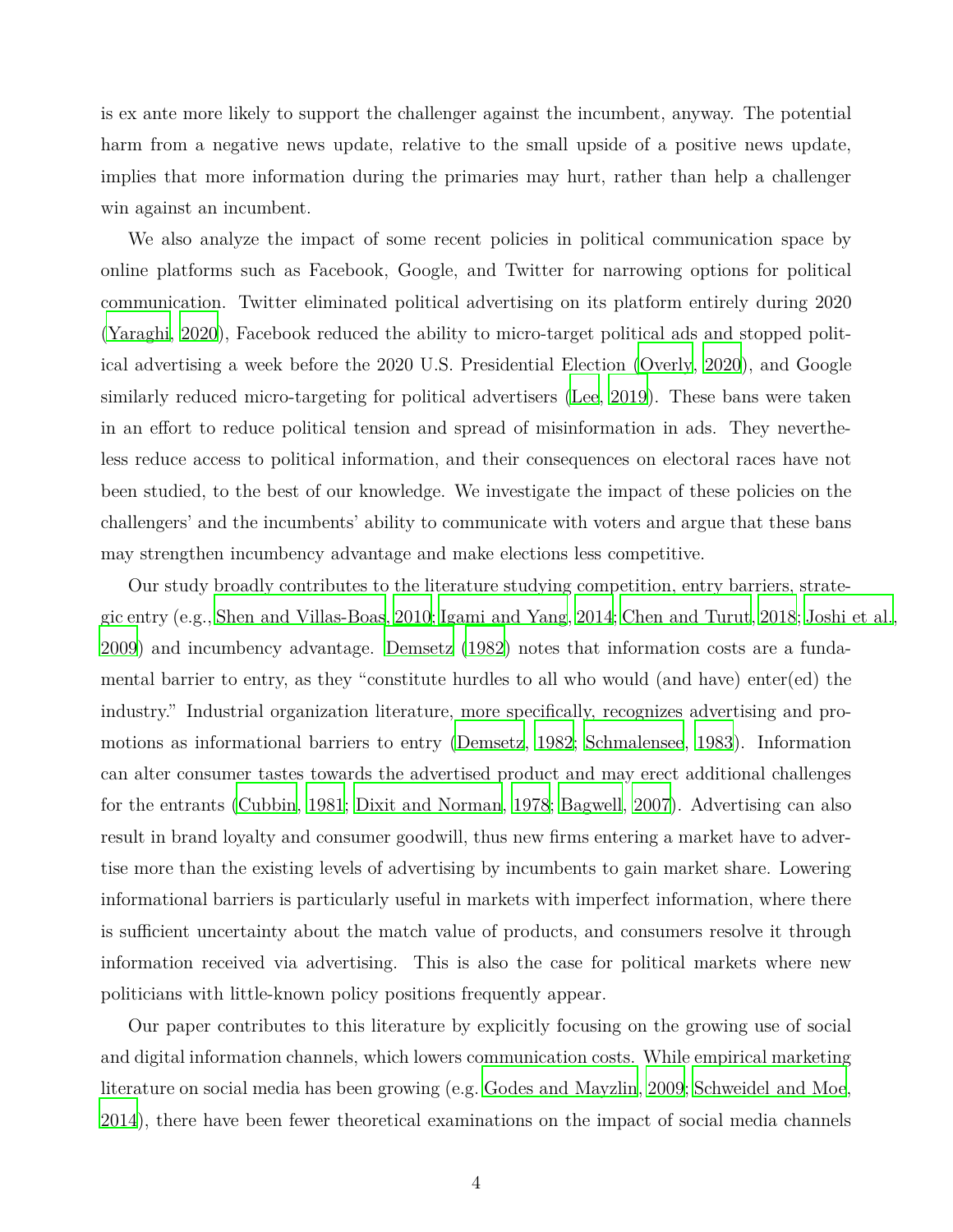(e.g., [Joshi, 2015;](#page-24-17) [Bart, 2017\)](#page-23-16). To our knowledge, little focus is paid to easy access to media as an entry barrier. Recently [Petrova et al. \(2020\)](#page-24-1) studied if access to cheaper communication channels such as social media could earn politicians fundraising benefits. Authors find that, upon opening a social media account, an average politician's donations go up, but this increase is mainly observed for political newcomers rather than experienced politicians. Authors conclude that cheaper communication channels such as social media may mitigate incumbency advantage by allowing more politicians to enter into races and communicate with their constituency. Question is whether more communication facilitated by social media and cheaper digital communications, particularly that among the entrants which take place earlier in an election during the primaries, turn into a competitive advantage which can reverse the outcome of an election. Our study complements this paper by focusing on the voting outcome, using a theoretical model which incorporates an incumbent's informational advantage. This gives us a chance to address whether the incumbency advantage can be reversed. We demonstrate that, counter-intuitively, lowering communication barriers via the use of social media and digital advertising need *not* reduce incumbency advantage. An incumbent may preserve and increase his advantage with increasing number of challengers on the opposite side of the political spectrum.

Finally, we contribute to the literature documenting the long-standing incumbency advantage in the United States. Prior literature focused on the sources of incumbency advantage [\(Levitt and Wolfram](#page-24-2), [1997](#page-24-2)), listing structural advantages of being an incumbent as greater interest from media, fundraising, access to key individuals [\(Ansolabehere and Snyder, 2000;](#page-23-17) [Prat](#page-24-18), [2002](#page-24-18); [Strömberg, 2004](#page-24-19); [Prior](#page-24-20), [2006](#page-24-20); [Petrova et al., 2020\)](#page-24-1). Incumbency advantage bars entry and reduces electoral competition, which in turn reduces accountability of politicians towards constituents [\(Carson et al., 2007\)](#page-23-18). More competitive elections result in better political and economic outcomes [\(Myerson, 1993;](#page-24-6) [Persson et al., 2003\)](#page-24-7). Therefore understanding how lowering communication barriers can alter electoral competition is crucial.

In the rest of the paper, we first introduce the model in Section [2](#page-4-0) and follow with the analysis in Section [3.](#page-10-0) Section [3.2](#page-19-0) generalizes the model and offers extensions. We conclude in Section [4.](#page-21-0)

# <span id="page-4-0"></span>**2 Model**

We develop a model of electoral competition, considering the race between an incumbent and one or more challengers on the opposite side of the political spectrum. Let the political ideology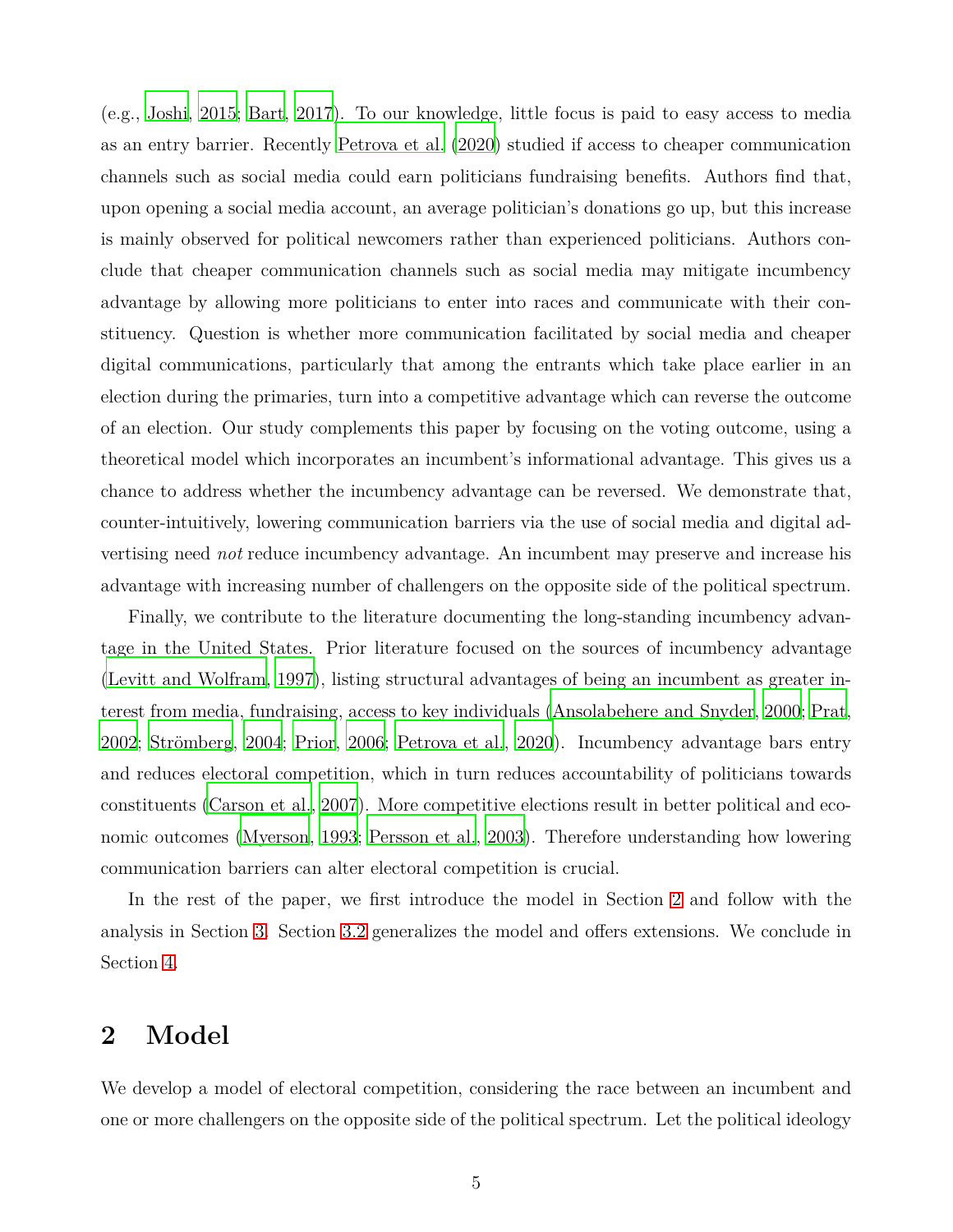of voters be represented on a Hotelling line as illustrated in Figure [1.](#page-5-0) Voters are represented by *n* and their political ideology is denoted by  $x_n$  and is uniformly distributed on a horizontal line, i.e.,  $x_n \sim U[0,1]$ . Candidates are denoted by *i* and without loss of generality, their ideology or political positions are assumed to be located at either end of this spectrum, on 0 or 1, labelled as "left" and "right" respectively. The political ideology of a candidate *i* is assumed to be exogenous, and is denoted as  $x_i \in \{0, 1\}$ . Through the rest of the paper, for ease of exposition, we will refer to voters whose ideology is on the lower half of this spectrum  $(x_n < 1/2)$  as leftwing and voters whose ideology is on the upper half of this spectrum  $(x_n > 1/2)$  as right-wing voters.

<span id="page-5-0"></span>Without loss of generality, we assume that the incumbent politician is a right-wing politician with  $x_i = 1$ . Moreover, we assume that there can be at most two challenger candidates on the left hand side, taking an opposing left-wing position such that  $x_i = 0$ .<sup>2</sup> We will refer to the incumbent candidate as candidate 3  $(i = 3)$  and the challengers as candidates 1 and 2  $(i = 1, 2)$ .



Figure 1: Hotelling line of political spectrum

A voter's evaluation of electoral candidate *i* is represented by  $V(n, i)$  and depends on two factors: the ideological match between a candidate's and own political position and the individual evaluation of the candidate. Formally,

$$
V(n,i) = Q_{ni} - t(x_n - x_i)^2 + \epsilon \mathbb{1}_{i=3}
$$
 (1)

where  $Q_{ni}$  is the personal evaluation of candidate *i*'s quality by voter  $n, -t(x_n - x_i)^2$  is the distance between the voter's and candidate's political ideology, and  $\epsilon \sim N(0, \sigma_{\epsilon}^2)$  is a global taste shock of ideology that favors the incumbent politician iff  $\epsilon > 0.3$  Here, *t* measures the importance of the ideological match between the voter and a candidate. This modeling choice allows us to capture the similarities and differences between voters when they evaluate the same candidate. The ideological match component of the valuation  $(-t(x_n - x_i)^2)$  allows a candidate to be valued similarly by voters of similar ideologies, while the idiosyncratic component *Qni*

<sup>&</sup>lt;sup>2</sup>We generalize the model to more than 2 challengers in Section [3.2](#page-19-0) in the paper.

<sup>&</sup>lt;sup>3</sup>Alternatively,  $\epsilon$  can also be interpreted as a piece of information received by all voters that could favor the left or right-wing candidate. This element is commonly used in probabilistic voting model [\(Lindbeck and Weibull](#page-24-21), [1987\)](#page-24-21).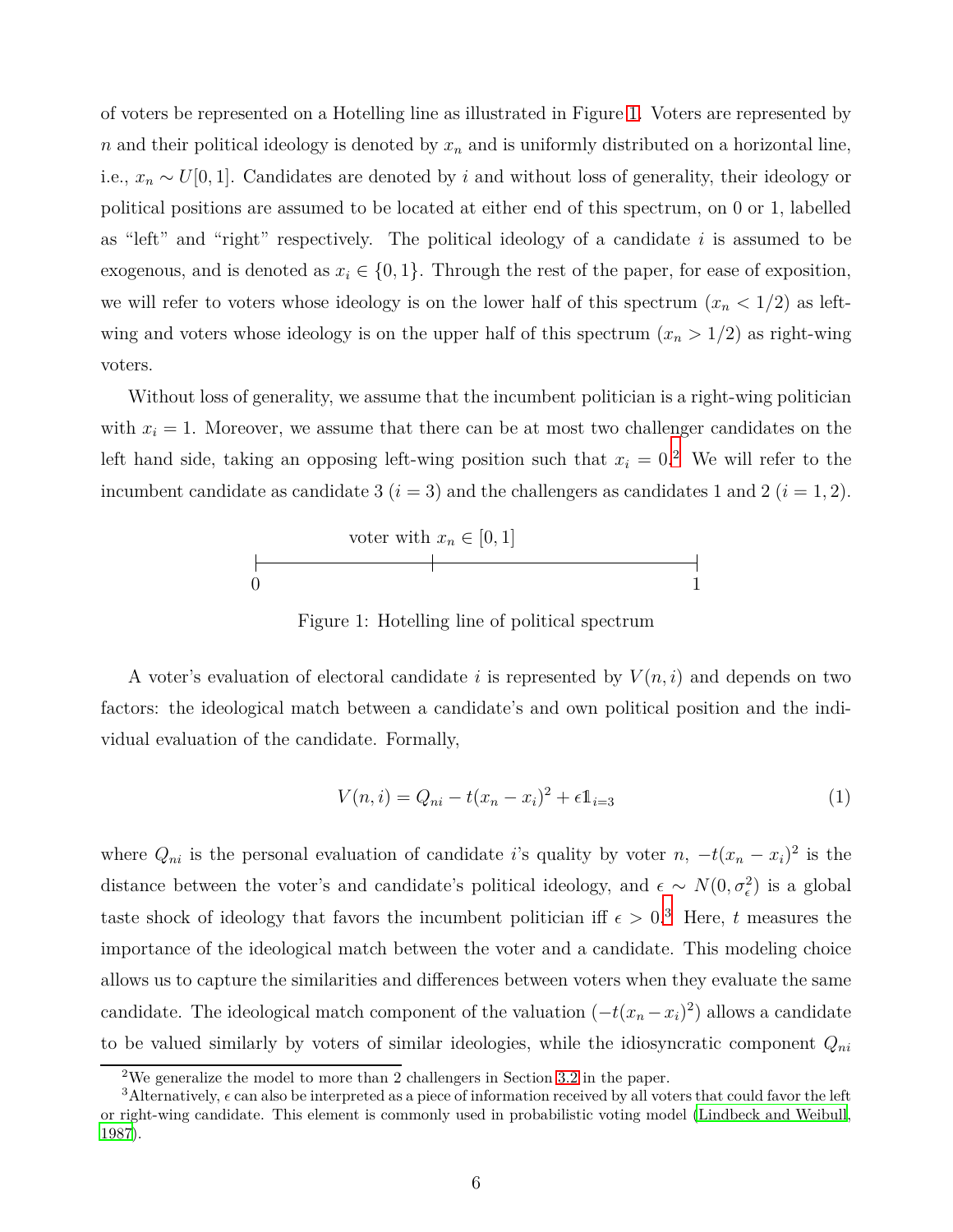allows a voter to prefer a candidate for reasons that are personal and independent of one's ideology. For instance, a voter may personally like the tax or education policy offered by a candidate and value the candidate more highly.

Ex-ante, voters do not know the exact value of  $Q_{n1}, Q_{n2}, Q_{n3}$ , but know their prior distribution. They receive signals about the quality of the candidates during the primary and general election stages and update their beliefs, as will be described shortly. We assume that voters' individual assessments about the quality of the incumbent is realized as a random draw from  $Q_{n3} \sim N(q, \sigma_Q^2)$  for some *q* and that for a new candidate as a random draw from an unbiased distribution  $Q_{ni} \sim N(0, \sigma_Q^2)$  for  $i = 1, 2$  and is independent across  $n^4$ . Here  $q$  captures the difference in the expected quality between the incumbent and the entrants, which could be driven by the performance of the incumbent in his previous term. When  $q > 0$ , the difference describes a form of incumbency advantage such that, on average, the incumbent candidate is assessed more positively. As discussed in the introduction, due to running political campaigns in the past or having been elected to an office, incumbents are known to hold a competitive advantage in elections over challengers [\(Ansolabehere et al.](#page-23-19), [2006\)](#page-23-19). This incumbency advantage may be captured in the prior beliefs held.

The game timeline is illustrated in Figure [2](#page-7-0) and lasts two periods, with a possible primary stage and a general election stage. In period 1, the challengers (candidates 1 and 2) decide whether to enter the election at some fixed cost  $C<sup>5</sup>$ . This cost represents, in our framework, the barrier to entering a market. While there can be a number of such barriers, in line with the focus of our paper, we will treat this cost as the cost of communication. If there are no challengers or if only one challenger enters the race, a primary election is not necessary to determine the candidate for the general election from the left, and the game goes straight to the general election. If challengers 1 and 2 both decide to enter, however, they compete in a primary.<sup>6</sup>

<sup>4</sup>The assumption of independence implies that *Q* measures only the horizontal differentiation among the challengers but not the vertical differentiation. The model can be easily generalized to incorporate an element of vertical differentiation among the challengers, e.g., by adding a random variable *U* that is common to all voter *n*. Our results hold as long as the upper bound of *U* is not too large, or when the distribution of *U* is not too dispersed.

<sup>&</sup>lt;sup>5</sup>The election setting we consider resembles a senate election in the U.S., where the race has (historically) been between two party candidates, there is a primary period leading to the elections, and the winner is elected by plurality of votes.

<sup>&</sup>lt;sup>6</sup>Notice that, technically, there is also a primary on the side of the incumbent. We abstract away from modeling a challenger on the side of the incumbent for simplicity, but the solutions which involve a challenger on the incumbent's side can be obtained from the authors. The key qualitative insights of the paper are not altered by this modification. The model with a single incumbent captures the competitive advantage of the incumbent in a parsimonious model.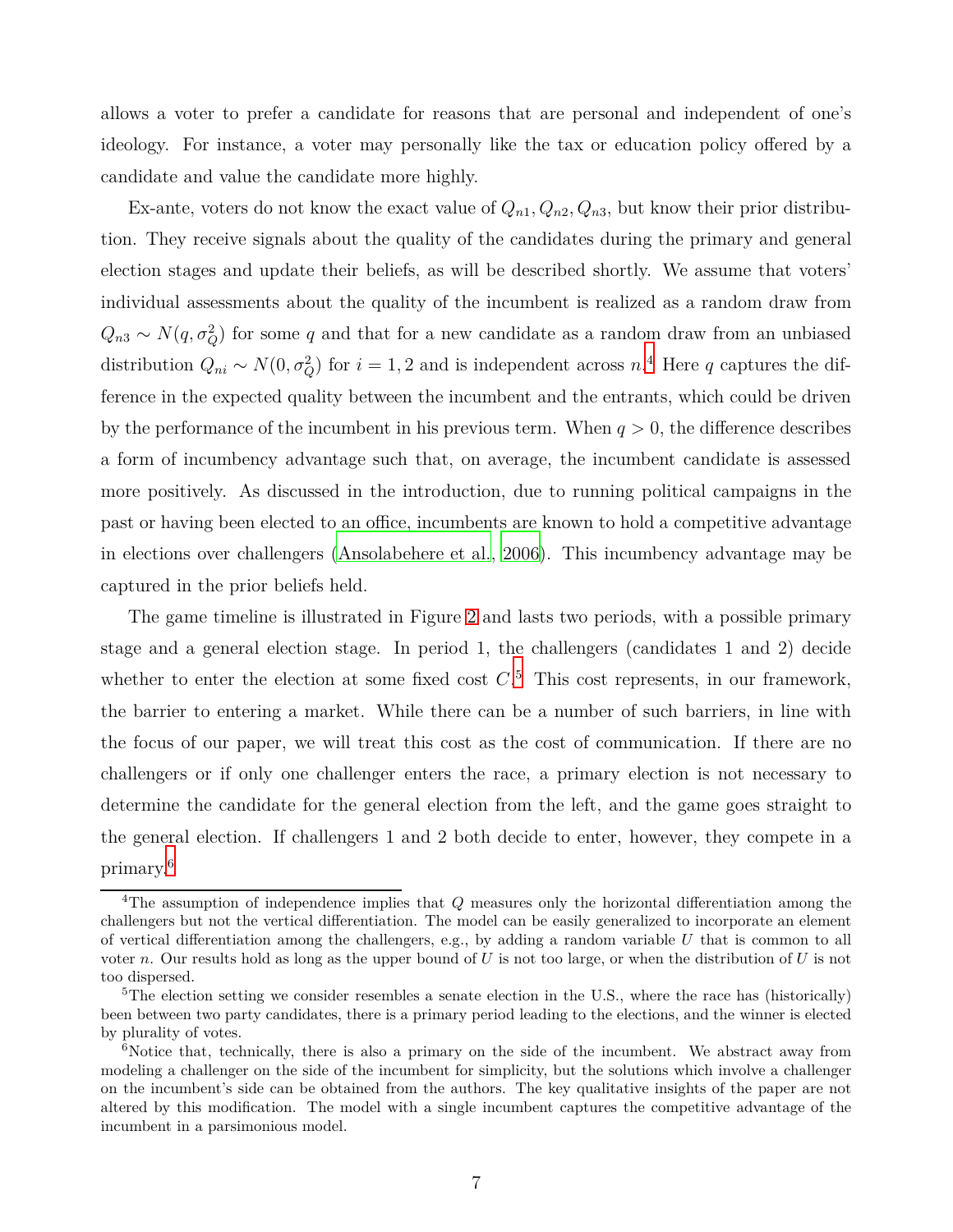<span id="page-7-0"></span>

Figure 2: Timeline of the game

Note that, in a primary, only the voters with left-wing views,  $x_n < \frac{1}{2}$  $\frac{1}{2}$ , vote and they learn about the quality of the challengers by gathering noisy information about them. They then vote for the candidate with the higher expected value. More specifically, we assume that the communications during the primary are aimed at the voters who participate in the primaries, such as advertising or social media messages of the candidates. Each voter  $x_n < \frac{1}{2}$  $\frac{1}{2}$  receives a private signal  $s_{ni}^p$  about candidate  $i = 1, 2$  from such communications, where p stands for 'primary.' Signals  $s_{n1}^p$  and  $s_{n2}^p$  are independently distributed according to  $N(Q_{ni}, \sigma_s^2)$ .

After receiving signals  $s_n^p$  $\frac{p}{n_1}, s_n^p$  $_{n2}^{p}$ , voters *n* with political ideology  $x_n < \frac{1}{2}$  $\frac{1}{2}$  update their expected valuation of candidates 1 and 2 and vote for the one with the highest expected value in the primary election. More specifically, they update their expected value according to the Bayes'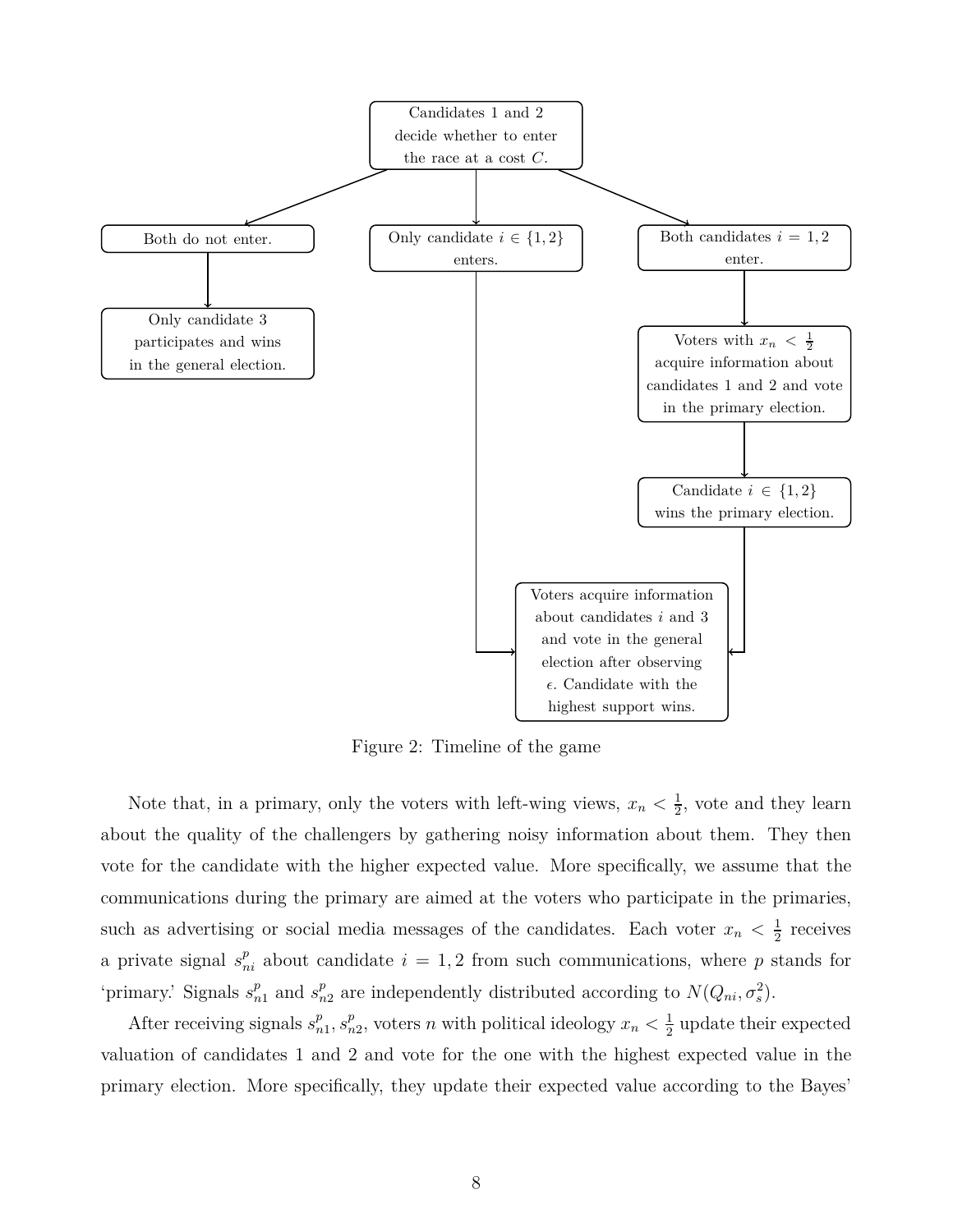rule, as follows:

$$
E(V(n,1) | s_{n1}^p) = \frac{\sigma_s^2}{\sigma_Q^2 + \sigma_s^2} E(V(n,1)) + \frac{\sigma_Q^2}{\sigma_Q^2 + \sigma_s^2} s_{n1}^p - tx_n^2 = \frac{\sigma_Q^2}{\sigma_Q^2 + \sigma_s^2} s_{n1}^p - tx_n^2,
$$
  
\n
$$
E(V(n,2) | s_{n2}^p) = \frac{\sigma_s^2}{\sigma_Q^2 + \sigma_s^2} E(V(n,2)) + \frac{\sigma_Q^2}{\sigma_Q^2 + \sigma_s^2} s_{n2}^p - tx_n^2 = \frac{\sigma_Q^2}{\sigma_Q^2 + \sigma_s^2} s_{n2}^p - tx_n^2.
$$
\n(2)

Note that, during the primary stage, voters with  $x_n < \frac{1}{2}$  $\frac{1}{2}$  receive a signal about each challenger candidate. Importantly, voters with  $x_n > \frac{1}{2}$  $\frac{1}{2}$  do not vote in the left-wing primary, and therefore receive less information, which we normalize to no signals in the model for simplicity. This asymmetry reflects the fact that voters with aligned political ideology pay more attention to the primary compared to voters whose ideology is misaligned with the party whose primary is held.

Next, suppose candidate  $i \in \{1,2\}$  participates in the general election, either via winning the primary election or due to being the only candidate on the left. In the general election, voters receive extra information about the candidate  $i \in \{1,2\}$  on the left and candidate 3 on the right. In general election, all voters receive a signal  $s_{n3}^g$  about the incumbent that follows  $N(Q_{n3}, \beta \sigma_s^2)$ , where *g* stands for general election. On the other hand, voters with  $x_n < \frac{1}{2}$  $\frac{1}{2}$  receive a signal  $s_{ni}^g$  about the challenger candidate  $i \in \{1,2\}$  which follows  $N(Q_{ni}, \beta \sigma_s^2)$ , while voters with  $x_n > \frac{1}{2}$ <sup>1</sup>/<sub>2</sub> receive a signal  $s_{ni}^g$  about the challenger candidate *i* which follows  $N(Q_{ni}, \lambda \beta \sigma_s^2)$ .

Here, two parameters allow us to study the differentiation between the effectiveness of political marketing campaigns during the primary and general election stages, and that between the incumbent and the challengers. They are not, however, necessary for driving our general qualitative insights.

First, we introduce  $\beta \in (0,\infty)$ , which measures the informativeness of the signals in a general election compared to the primary election for all candidates. Specifically, this parameter allows the general election marketing campaigns to yield more or less precise signals in informing voters relative to the primary stage. It is possible, for instance, that politicians use different formats of communication or advertising, or media or voters pay more attention to the election during the primary stage. Or as we will show later, more competition could lead to more activities and information provision in the primary. All of these differences between the primary and general election environment that are common across the politicians would be captured by this parameter, and a larger (smaller) *β* indicates a more (less) informative signal about the candidates in the primary period compared to that in the general election.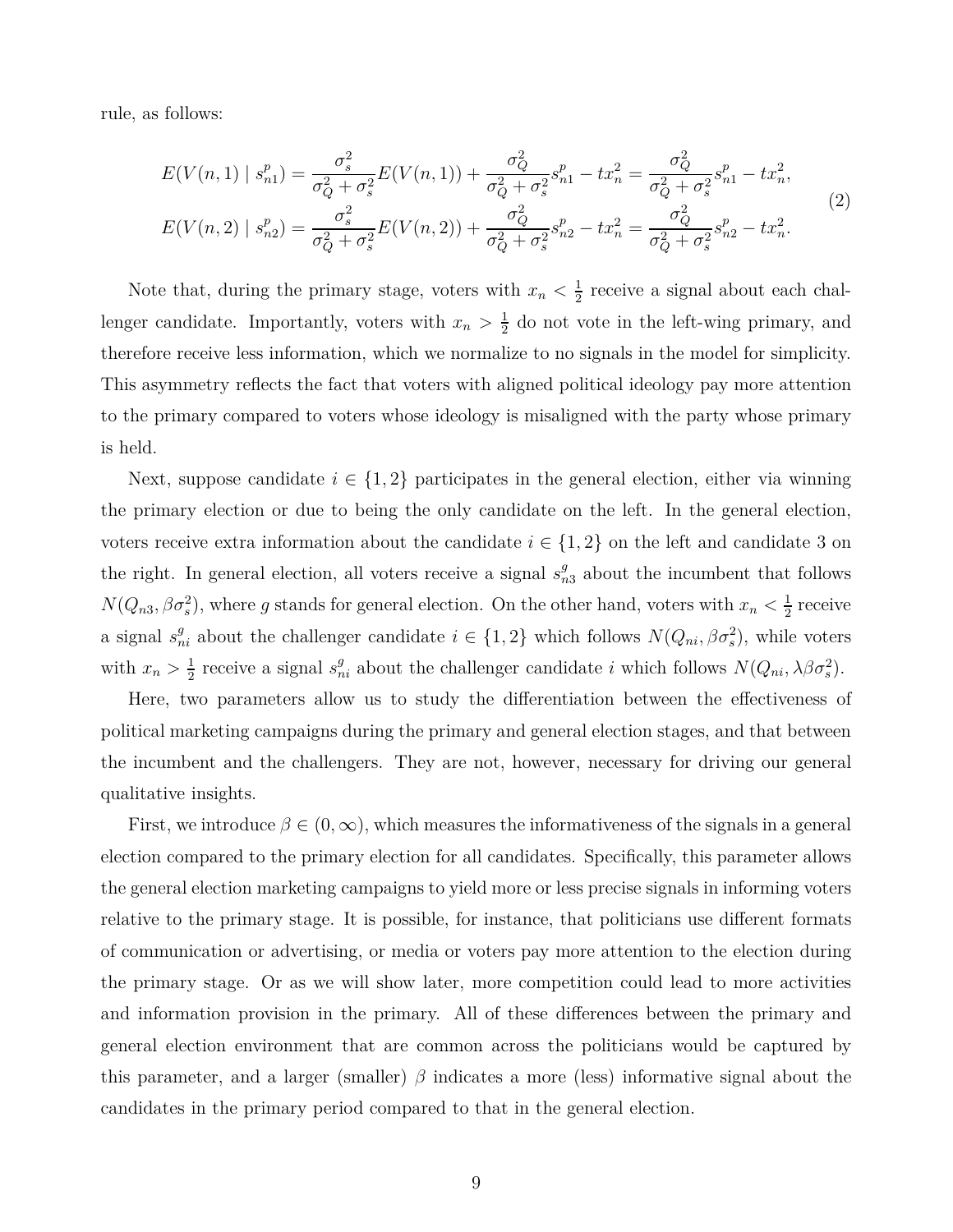Second, the parameter  $\lambda \geq 1$  captures any residual disadvantages that challengers face due to being lesser-known relative to the incumbent among the right-wing supporters after the primary period. When  $\lambda = 1$ , there are no disadvantages. When  $\lambda > 1$ , the challengers' signals are less effective in informing the supporters of the incumbent  $(x_n > 1/2)$ . We introduce this parameter to capture the challenges faced by entrants during a general election when they are trying to communicate with individuals whose ideological positions are not aligned with theirs. This is motivated by the fact that voters with  $x_n > 1/2$  do not vote in the primary period, thus they are less likely to pay attention to a primary that they are not voting in relative to those who do. For instance, they are less likely to be readily available in campaign events, follow news about challengers or follow them on social media. As a result, those who do not vote in the primary are less susceptible to information from challengers and they may have to rely on paid communication tools such as advertising to reach out to these voters. The parameter  $\lambda$  allows us to capture the difference between the incumbent and challengers in the ability to reach out to incumbent's base (voters with  $x_n > 1/2$ ) using communication tools. Restrictions specific to paid political communication, for instance, narrows a challenger's opportunity to reach voters with  $x_n > 1/2$ . As reported in the literature, for incumbents, informing voters with  $x_n < 1/2$ is less an issue because of having been elected to an office before and the ample media coverage they receive [\(Ansolabehere et al.](#page-23-2), [2006\)](#page-23-2). In the period leading to the 2020 U.S. Presidential Election, Twitter banned political advertising on its platform [\(Yaraghi, 2020](#page-25-0)), Facebook banned political ads in the week leading to the election, and Google limited political advertisers' microtargeting ability [\(Lee](#page-24-11), [2019\)](#page-24-11). These changes, for instance, may narrow a challenger's ability to reach out to a broad set of voters (i.e., result in a higher  $\lambda$ ).

To summarize the information provision in a general election, upon receiving  $s_{ni}^g$ ,  $i \in \{1, 2\}$ and  $s_n^g$  $_{n3}^g$ , voters with  $x_n > \frac{1}{2}$  $\frac{1}{2}$  update their expected value from voting for each candidate according to:

$$
E(V(n,i) | s_{ni}^g) = \frac{\sigma_Q^2}{\sigma_Q^2 + \lambda \beta \sigma_s^2} s_{ni}^g - tx_n^2;
$$
  
\n
$$
E(V(n,3) | s_{n3}^g) = \frac{\beta \sigma_s^2}{\sigma_Q^2 + \beta \sigma_s^2} q + \frac{\sigma_Q^2}{\sigma_Q^2 + \beta \sigma_s^2} s_{n2}^g - t(x_n - 1)^2.
$$
\n(3)

On the other hand, if there was no primary preceding the general election, upon receiving  $s_{ni}^g$ ,  $i \in \{1, 2\}$ , and  $s_n^g$  $\frac{g}{n3}$  in the general election, voters with  $x_n < \frac{1}{2}$  $\frac{1}{2}$  update their expected valuation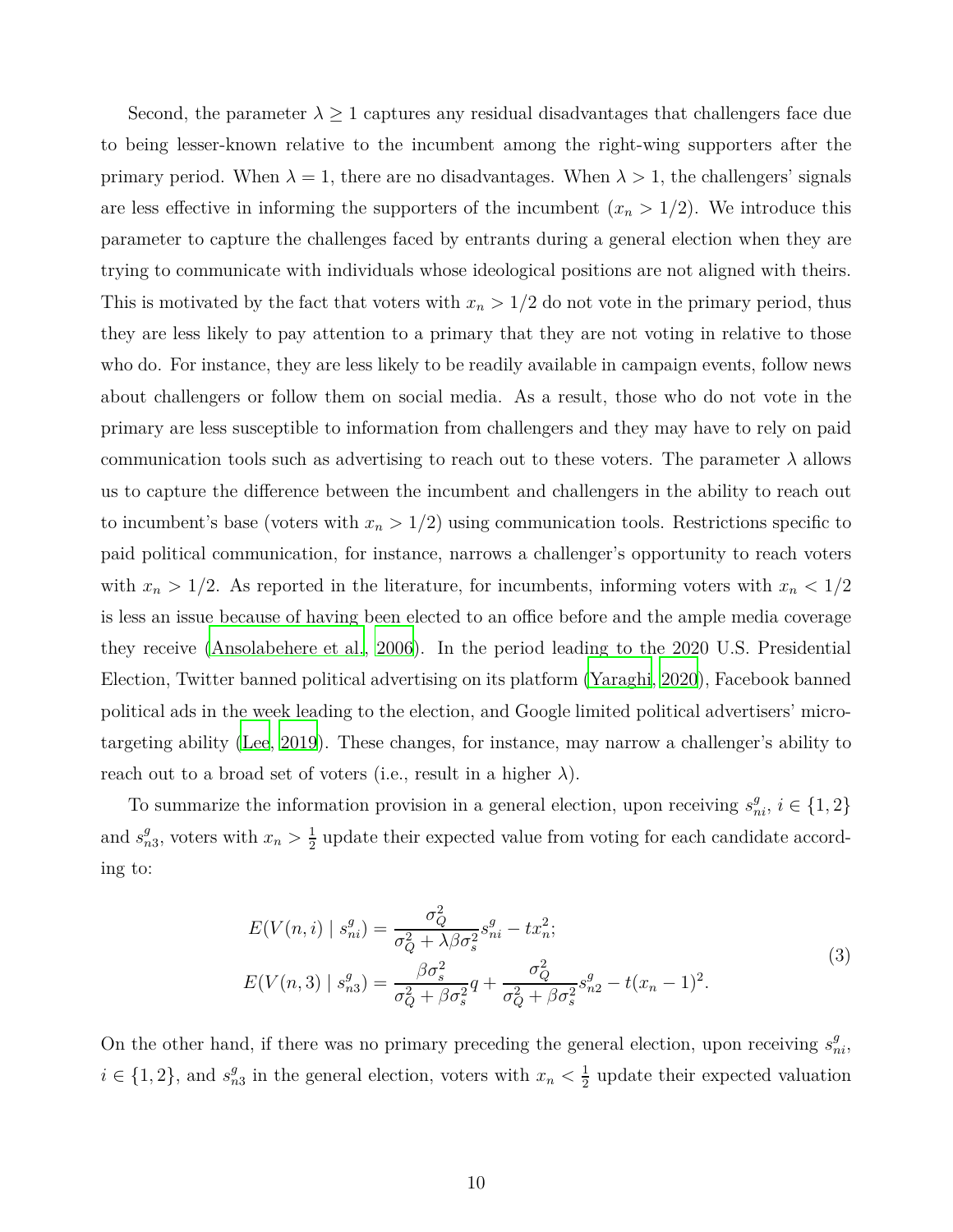according to:

$$
E(V(n,i) | s_{ni}^g) = \frac{\sigma_Q^2}{\sigma_Q^2 + \beta \sigma_s^2} s_{ni}^g - tx_n^2;
$$
  
\n
$$
E(V(n,3) | s_{n3}^g) = \frac{\beta \sigma_s^2}{\sigma_Q^2 + \beta \sigma_s^2} q + \frac{\sigma_Q^2}{\sigma_Q^2 + \beta \sigma_s^2} s_{n2}^g - t(x_n - 1)^2.
$$
\n(4)

If there was a primary election preceding the general election, upon receiving  $s_{ni}^g$ ,  $i \in \{1,2\}$ , and  $s_n^g$  $\frac{g}{n3}$  in the general election, voters with  $x_n < \frac{1}{2}$  $\frac{1}{2}$  update their expected valuation according to:

$$
E(V(n,i) \mid s_{ni}^p, s_{ni}^g) = \frac{\frac{1}{\beta \sigma_s^2}}{\frac{1}{\sigma_Q^2} + \frac{1}{\beta \sigma_s^2} + \frac{1}{\sigma_s^2}} s_{ni}^g + \frac{\frac{1}{\sigma_s^2}}{\frac{1}{\sigma_Q^2} + \frac{1}{\beta \sigma_s^2} + \frac{1}{\sigma_s^2}} s_{ni}^p - tx_n^2;
$$
\n
$$
E(V(n,3) \mid s_{n3}^g) = \frac{\beta \sigma_s^2}{\sigma_Q^2 + \beta \sigma_s^2} q + \frac{\sigma_Q^2}{\sigma_Q^2 + \beta \sigma_s^2} s_{n2}^g - t(x_n - 1)^2.
$$
\n
$$
(5)
$$

After both stages, and having observed the realization of  $\epsilon$ , voters vote for the candidate which generates higher expected value for them in the general election. The candidate who wins the general election is assumed to receive a utility or a prize of 1. If no candidates on the left enter the election, candidate 3 wins with probability 1.

## <span id="page-10-0"></span>**3 Analysis**

We next solve the game described in the previous section using backward induction. To this end, we will consider each sub-game of a general election where there can be zero, one, or two challenger candidates entering the race and then we will compare these cases to assess if more challengers reduce incumbency advantage in a general election. We will also draw general insights about the informational disadvantages of the challengers and how they contribute to the presence of the incumbency advantage.

**No challengers enter the election.** We first consider the case when there are no challengers. The analysis of this case is straightforward since candidate 3 wins the election and gets payoff 1, by default, and candidates 1 and 2 receive 0 payoff.

**Only one challenger enters the election.** Next, we consider the case when there is only one challenger entering the race. Without loss of generality, we will assume that candidate 1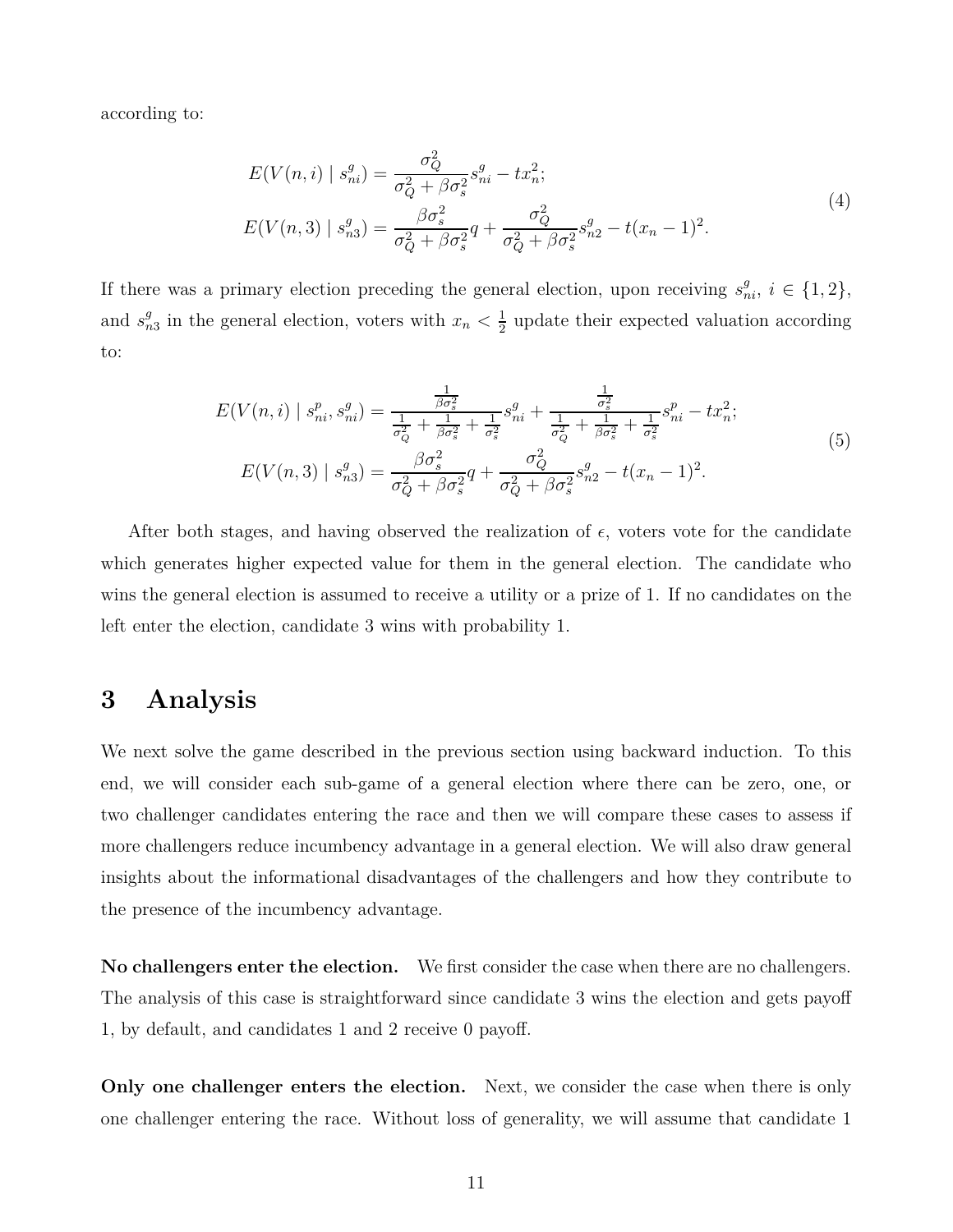enters the race as the challenger on the left. The expected valuation of voter  $x_n$  of candidates 1 and 3, conditional on receiving  $s_{n1}^g$  and  $s_n^g$  $\frac{g}{n3}$ , are now

<span id="page-11-1"></span>
$$
E(V(n,1) | s_{n1}^g) = \frac{\sigma_Q^2}{\sigma_Q^2 + \lambda' \beta \sigma_s^2} s_{n1}^g - tx_n^2,
$$
  
\n
$$
E(V(n,3) | s_{n3}^g) = \frac{\beta \sigma_s^2}{\sigma_Q^2 + \beta \sigma_s^2} q + \frac{\sigma_Q^2}{\sigma_Q^2 + \beta \sigma_s^2} s_{n3}^g - t(x_n - 1)^2 + \epsilon
$$
\n(6)

where  $\lambda' = 1$  for voters with  $x_n < \frac{1}{2}$  $\frac{1}{2}$  and  $\lambda' = \lambda$  for voters with  $x_n > \frac{1}{2}$  $\frac{1}{2}$ . In the following, we characterize the vote received by candidate 3 given  $\epsilon$ . Fixing  $\epsilon$ , a voter with political ideology  $x_n$  votes for candidate 3 if and only if upon updating the beliefs about the candidate, he has a higher expected valuation, which holds if:

$$
\frac{\beta \sigma_s^2}{\sigma_Q^2 + \beta \sigma_s^2} q + \frac{\sigma_Q^2}{\sigma_Q^2 + \beta \sigma_s^2} s_{n3}^g - t(x_n - 1)^2 + \epsilon > \frac{\sigma_Q^2}{\sigma_Q^2 + \lambda' \beta \sigma_s^2} s_{n1}^g - tx_n^2 \text{ or, equivalently}
$$

$$
\frac{\sigma_Q^2}{\sigma_Q^2 + \beta \sigma_s^2} s_{n3}^g - \frac{\sigma_Q^2}{\sigma_Q^2 + \lambda' \beta \sigma_s^2} s_{n1}^g > t(1 - 2x_n) - \epsilon - \frac{\beta \sigma_s^2}{\sigma_Q^2 + \beta \sigma_s^2} q.
$$

For voters with  $x_n < \frac{1}{2}$  $\frac{1}{2}$ ,  $\frac{\sigma_Q^2}{\sigma_Q^2 + \beta \sigma_s^2} s_{n3}^g$  –  $\frac{\sigma_Q^2}{\sigma_Q^2 + \lambda' \beta \sigma_s^2} s_{n1}^g \sim N \left( \frac{\sigma_Q^2}{\sigma_Q^2 + \beta \sigma_s^2} q, \frac{2 \sigma_Q^4}{\sigma_Q^2 + \beta \sigma_s^2} \right)$  . Therefore for a given  $\epsilon$ , the vote share of candidate 3 among the voters with  $x_n < \frac{1}{2}$  $\frac{1}{2}$  equals to:

$$
\int_0^{\frac{1}{2}} 1 - G\left( (t(1 - 2x_n) - \epsilon - q) \frac{\sqrt{\sigma_Q^2 + \beta \sigma_s^2}}{\sqrt{2}\sigma_Q^2} \right) dx_n,
$$

where *G* is the c.d.f. of the standard normal distribution. On the other hand, for voters with  $x_n > \frac{1}{2}$  $\frac{1}{2}$ ,  $\frac{\sigma_Q^2}{\sigma_Q^2 + \beta \sigma_s^2} s_{n3}^g$  –  $\frac{\sigma_Q^2}{\sigma_Q^2 + \lambda' \beta \sigma_s^2} s_{n1}^g \sim N\left(\frac{\sigma_Q^2}{\sigma_Q^2 + \sigma_g^2} q, \left(\frac{\sigma_Q^4}{\sigma_Q^2 + \lambda \beta \sigma_s^2} + \frac{\sigma_Q^4}{\sigma_Q^2 + \beta \sigma_s^2}\right)\right)$ . For the given  $\epsilon$ , the vote received by candidate 3 from voters with  $x_n > \frac{1}{2}$  $\frac{1}{2}$  equals:

$$
\int_{\frac{1}{2}}^1 1 - G\left( (t(1-2x_n) - \epsilon - q) \left( \frac{\sigma_Q^4}{\sigma_Q^2 + \lambda \beta \sigma_s^2} + \frac{\sigma_Q^4}{\sigma_Q^2 + \beta \sigma_s^2} \right)^{-\frac{1}{2}} \right) dx_n.
$$

Using the above distributions and vote shares, we can now characterize in Lemma [1](#page-11-0) the probability that the incumbent politician will be elected when there is only one challenger entering the primary.

<span id="page-11-0"></span>**Lemma 1. (Incumbent's chance of winning with one challenger)** *When only one candidate on the left enters the race, the incumbent is elected with probability*  $G\left(\frac{-\epsilon_{13}^*}{\sigma_{\epsilon}}\right)$ *, where*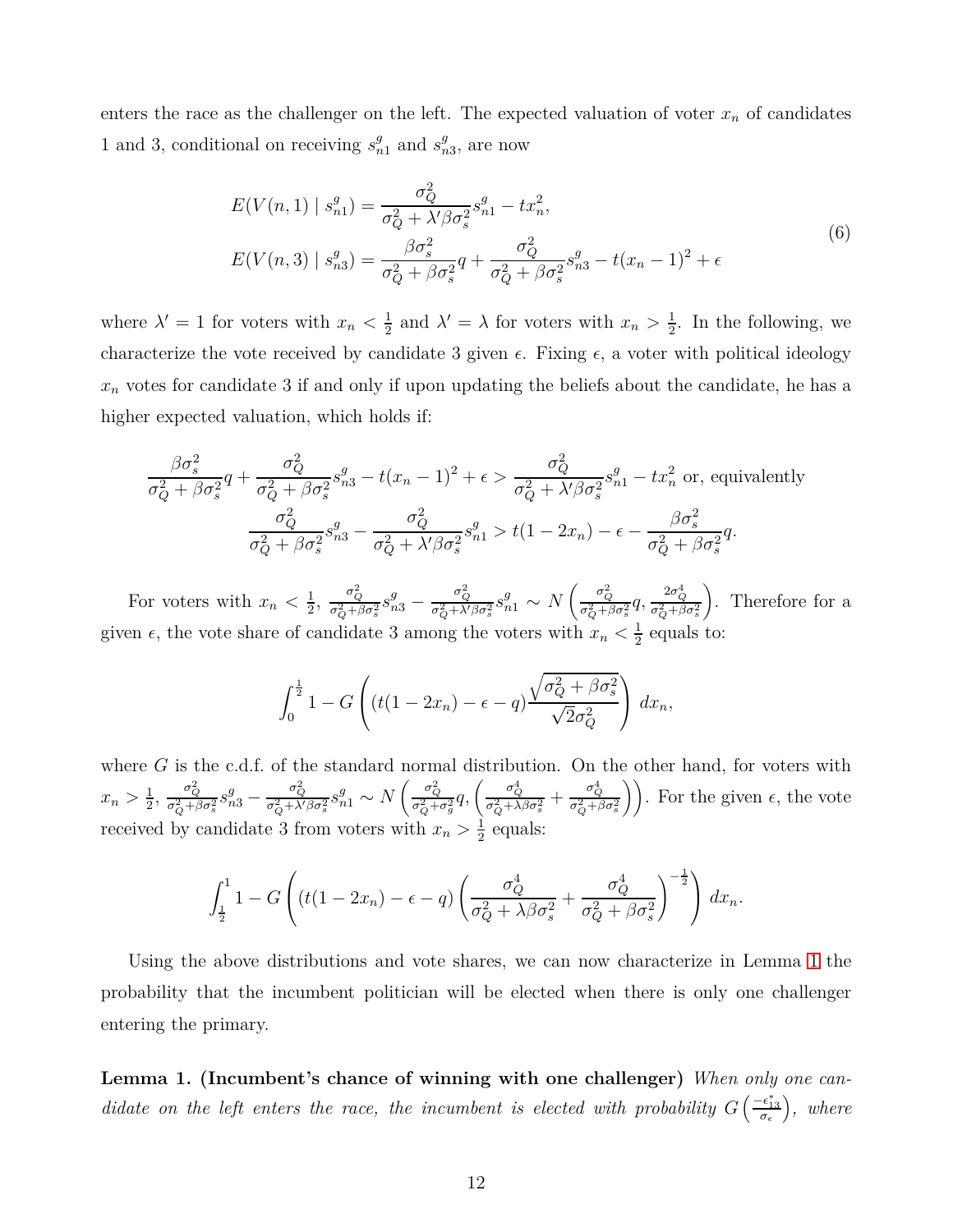$\epsilon_{13}^* \leq -q$  *is the solution of* 

$$
\int_0^{\frac{1}{2}} G\left( (t(1 - 2x_n) - \epsilon_{13}^* - q) \frac{\sqrt{\sigma_Q^2 + \beta \sigma_S^2}}{\sqrt{2\sigma_Q^2}} \right) dx_n + \int_{\frac{1}{2}}^1 G\left( (t(1 - 2x_n) - \epsilon_{13}^* - q) \left( \frac{\sigma_Q^4}{\sigma_Q^2 + \lambda \beta \sigma_S^2} + \frac{\sigma_Q^4}{\sigma_Q^2 + \beta \sigma_S^2} \right)^{-\frac{1}{2}} \right) dx_n = \frac{1}{2} \tag{7}
$$

Lemma [1](#page-11-0) shows that the incumbent is elected when the global taste shock of ideology favors him such that voters evaluate him highly, i.e., when  $\epsilon$  is large. More specifically, the incumbent is elected when  $\epsilon$  is larger than the threshold  $\epsilon_{13}^*$  and with probability  $1 - G \left( \frac{\epsilon_{13}^*}{\sigma_{\epsilon}} \right)$  $= G\left(\frac{-\epsilon_{13}^*}{\sigma_{\epsilon}}\right)$  . The threshold  $\epsilon_{13}^*$  thus measures the incumbent's advantage when only one challenger enters the race: the lower  $\epsilon_{13}^*$  is, the larger is the incumbency advantage. We will use Lemma 1 along with the next lemmas in driving the results with regards to how the number of challengers entering the race influences the chances of the incumbent to get re-elected.

**Two challengers enter the election.** Now suppose that both challengers, candidates 1 and 2, enter the election. We start by analyzing the outcome of the primary election and then move on to the analysis of the general election. The analysis resembles what we have carried out until now. Given the communication by politicians in the primary stage,  $s_{n1}^p$  and  $s_n^p$  $_{n2}^p$ , the expected valuation of the voters with  $x_n < \frac{1}{2}$  $\frac{1}{2}$  of candidates 1 and 2 are

<span id="page-12-0"></span>
$$
E(V(n,1) | s_{n1}^p) = \frac{\sigma_Q^2}{\sigma_Q^2 + \sigma_s^2} s_{n1}^p - tx_n^2
$$

$$
E(V(n,2) | s_{n2}^p) = \frac{\sigma_Q^2}{\sigma_Q^2 + \sigma_s^2} s_{n2}^p - tx_n^2
$$

Since the signals received during the primary election for both candidates,  $s_{n1}^p$  and  $s_n^p$  $_{n2}^p$ , follow the same distribution  $(N(0, \sigma_Q^2 + \sigma_p^2))$ , candidates 1 and 2 each receive half the support from voters with  $x_n < \frac{1}{2}$  $\frac{1}{2}$  during the primary stage and end up with a probability  $\frac{1}{2}$  of winning the primary. Without loss of generality, let's assume candidate 2 wins the primary election and becomes the candidate for the general election on the left.

To understand how a more competitive primary influences the outcome of a general election, let's first describe how these candidates are seen by the voters. During the general election period, voters receive additional information about candidates 2 and 3. Let voters with  $x_n > \frac{1}{2}$ 2 receive signals  $s_{n2}^g$  and  $s_n^g$  $_{n3}^g$ . In the following, as in the case with only one entrant, we characterize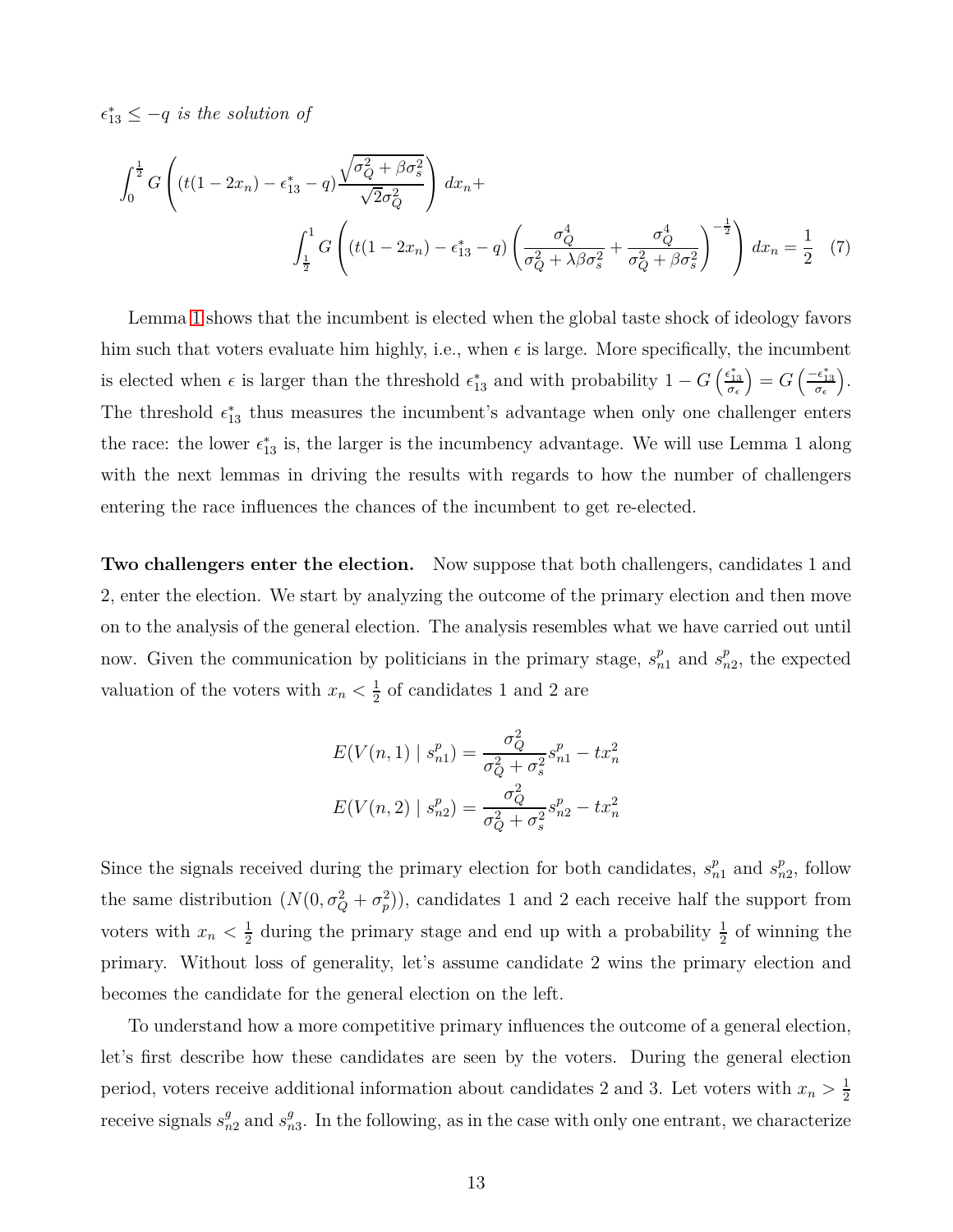the vote share of the incumbent given  $\epsilon$ . As voters with  $x_n > \frac{1}{2}$  $\frac{1}{2}$  do not receive additional information about candidate 2 in the primary period, similar to the case with only one entrant, their expected valuation of candidates 2 and 3 becomes:

$$
E(V(n,2) | s_{n2}^g) = \frac{\sigma_Q^2}{\sigma_Q^2 + \lambda \beta \sigma_s^2} s_{n2}^g - tx_n^2,
$$
  
\n
$$
E(V(n,3) | s_{n3}^g) = \frac{\beta \sigma_s^2}{\sigma_Q^2 + \beta \sigma_s^2} q + \frac{\sigma_Q^2}{\sigma_Q^2 + \beta \sigma_s^2} s_{n3}^g - t(x_n - 1)^2 + \epsilon.
$$
\n(8)

Fixing  $\epsilon$ , the vote received by candidate 3 from voters with right-wing views is the same as in the case with one challenger, i.e.,

$$
\int_{\frac{1}{2}}^1 1 - G\left( (t(1-2x_n) - \epsilon - q) \left( \frac{\sigma_Q^4}{\sigma_Q^2 + \lambda \beta \sigma_s^2} + \frac{\sigma_Q^4}{\sigma_Q^2 + \beta \sigma_s^2} \right)^{-\frac{1}{2}} \right) dx_n.
$$

Now, for voters with  $x_n < \frac{1}{2}$  $\frac{1}{2}$ , their expected evaluation towards candidate 2 and 3 given  $s_n^p$ *n*2 ,  $s_{n2}^g$  and  $s_{n3}^g$  are

$$
E(V(n,2) \mid s_{n2}^p, s_{n2}^q) = \frac{\frac{1}{\beta \sigma_s^2}}{\frac{1}{\sigma_Q^2} + \frac{1}{\beta \sigma_s^2} + \frac{1}{\sigma_s^2}} s_{n2}^q + \frac{\frac{1}{\sigma_s^2}}{\frac{1}{\sigma_Q^2} + \frac{1}{\beta \sigma_s^2} + \frac{1}{\sigma_s^2}} s_{n2}^p - tx_n^2
$$
\n
$$
E(V(n,3) \mid s_{n3}^q) = \frac{\beta \sigma_s^2}{\sigma_Q^2 + \beta \sigma_s^2} q + \frac{\sigma_Q^2}{\sigma_Q^2 + \beta \sigma_s^2} s_{n3}^q - t(x_n - 1)^2 + \epsilon.
$$
\n(9)

Their evaluation of candidate 3 follows the same expression as in the case where only one challenger enters the election. However, the expression of their evaluation of candidate 2 is different as equation [\(6\)](#page-11-1) because they have received information about candidate 2 during the primary election. Fixing  $\epsilon$ , a voter with political ideology  $x_n < \frac{1}{2}$  $\frac{1}{2}$  votes for candidate 3 if and only if

$$
\frac{\beta \sigma_s^2}{\sigma_Q^2 + \beta \sigma_s^2} q + \frac{\sigma_Q^2}{\sigma_Q^2 + \beta \sigma_s^2} s_{n3}^g - t(x_n - 1)^2 + \epsilon > \frac{\frac{1}{\beta \sigma_s^2}}{\frac{1}{\sigma_Q^2} + \frac{1}{\beta \sigma_s^2} + \frac{1}{\sigma_s^2}} s_{n2}^g + \frac{\frac{1}{\sigma_s^2}}{\frac{1}{\sigma_Q^2} + \frac{1}{\beta \sigma_s^2} + \frac{1}{\sigma_s^2}} s_{n2}^g - tx_n^2
$$

$$
\frac{\sigma_Q^2}{\sigma_Q^2 + \beta \sigma_s^2} s_{n3}^g - \frac{\frac{1}{\beta \sigma_s^2}}{\frac{1}{\sigma_Q^2} + \frac{1}{\beta \sigma_s^2} + \frac{1}{\sigma_s^2}} s_{n2}^g + \frac{\frac{1}{\sigma_s^2}}{\frac{1}{\sigma_Q^2} + \frac{1}{\beta \sigma_s^2} + \frac{1}{\sigma_s^2}} s_{n2}^g > t(1 - 2x_n) - \epsilon - \frac{\beta \sigma_s^2}{\sigma_Q^2 + \beta \sigma_s^2} q.
$$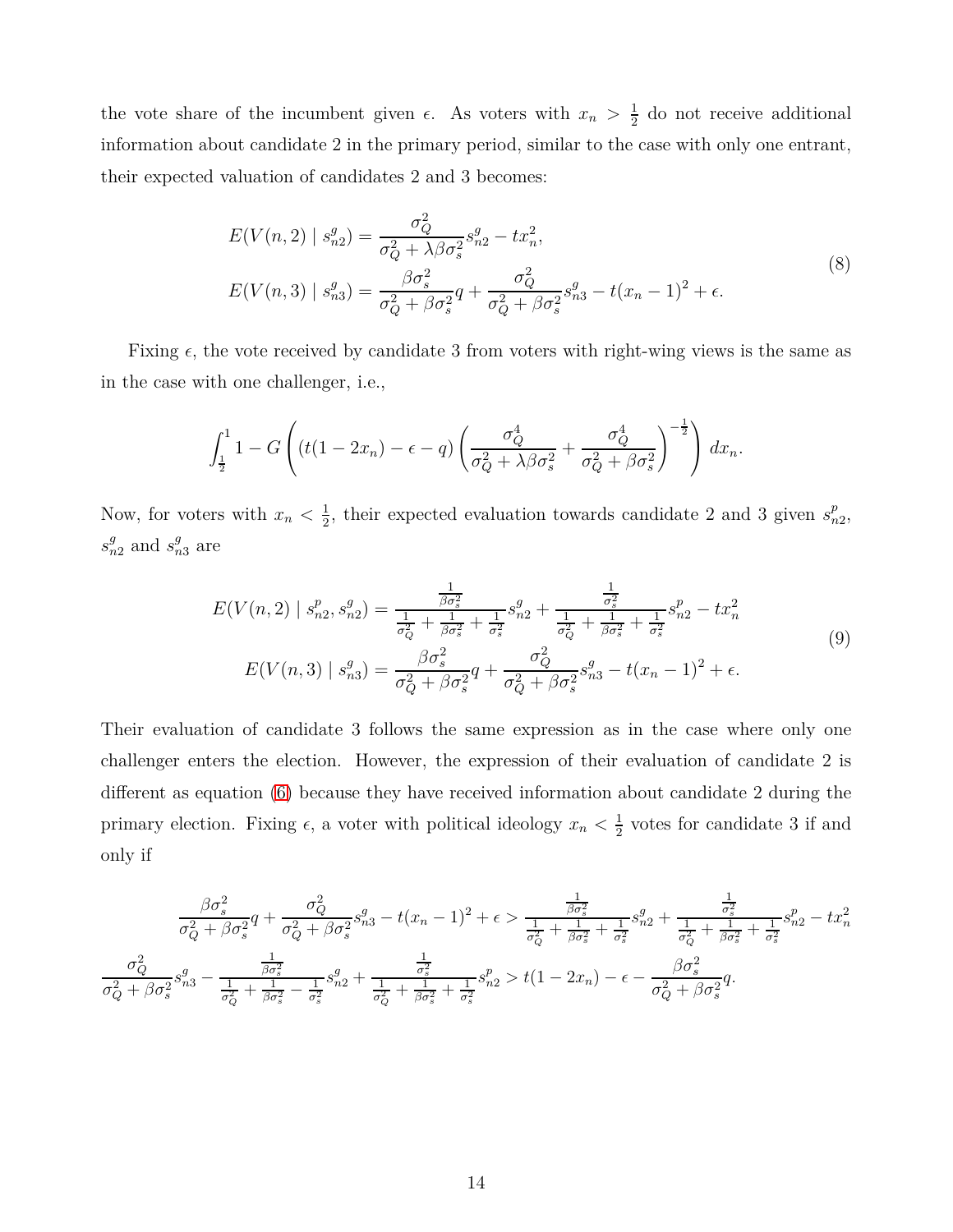Note that,

$$
\frac{\sigma_Q^2}{\sigma_Q^2 + \beta \sigma_s^2} s_{n3}^g - \frac{\frac{1}{\beta \sigma_s^2}}{\frac{1}{\sigma_Q^2} + \frac{1}{\beta \sigma_s^2} + \frac{1}{\sigma_s^2}} s_{n2}^g - \frac{\frac{1}{\sigma_s^2}}{\frac{1}{\sigma_Q^2} + \frac{1}{\beta \sigma_s^2} + \frac{1}{\sigma_s^2}} s_{n2}^p \sim
$$
\n
$$
N \left( \frac{\sigma_Q^2}{\sigma_Q^2 + \beta \sigma_s^2} q, \frac{\sigma_Q^4}{\sigma_Q^2 + \beta \sigma_s^2} + \frac{\frac{\sigma_Q^2 + \beta \sigma_s^2}{\beta^2 \sigma_s^4}}{(\frac{1}{\sigma_Q^2} + \frac{1}{\beta \sigma_s^2} + \frac{1}{\sigma_s^2})^2} + \frac{\frac{\sigma_Q^2 + \sigma_s^2}{\sigma_s^4}}{(\frac{1}{\sigma_Q^2} + \frac{1}{\beta \sigma_s^2} + \frac{1}{\sigma_s^2})^2} \right).
$$

Thus, the vote received by candidate 3 from voters with  $x_n < \frac{1}{2}$  $\frac{1}{2}$  is equal to

$$
\int_0^{\frac{1}{2}} 1 - G \left( (t(1 - 2x_n) - \epsilon - q) \left( \frac{\sigma_Q^4}{\sigma_Q^2 + \beta \sigma_s^2} + \frac{\frac{\sigma_Q^2 + \beta \sigma_s^2}{\beta^2 \sigma_s^4}}{(\frac{1}{\sigma_Q^2} + \frac{1}{\beta \sigma_s^2} + \frac{1}{\sigma_s^2})^2} + \frac{\frac{\sigma_Q^2 + \sigma_s^2}{\sigma_s^4}}{(\frac{1}{\sigma_Q^2} + \frac{1}{\beta \sigma_s^2} + \frac{1}{\sigma_s^2})^2} \right)^{-\frac{1}{2}} \right) dx_n.
$$

<span id="page-14-0"></span>Similar to Lemma [1,](#page-11-0) the vote received by candidate 3 is increasing in  $\epsilon$ , thus he is elected if and only if  $\epsilon$  is bigger than some threshold which gives us the following result.

**Lemma 2.** *When two challengers from the left enter the race, the incumbent is elected with probability*  $G\left(\frac{-\epsilon_{123}^*}{\sigma_{\epsilon}}\right)$  $\big)$ *, where*  $\epsilon_{123}^*$  *is the solution to* 

<span id="page-14-1"></span>
$$
\int_{0}^{\frac{1}{2}} G \left( (t(1 - 2x_{n}) - \epsilon_{123}^{*} - q) \left( \frac{\sigma_{Q}^{4}}{\sigma_{Q}^{2} + \beta \sigma_{s}^{2}} + \frac{\frac{\sigma_{Q}^{2} + \beta \sigma_{s}^{2}}{(\sigma_{Q}^{2} + \beta \sigma_{s}^{2})^{2}} + \frac{\sigma_{Q}^{2} + \sigma_{s}^{2}}{(\sigma_{Q}^{2} + \beta \sigma_{s}^{2} + \sigma_{s}^{2})^{2}}}{(\frac{1}{\sigma_{Q}^{2} + \beta \sigma_{s}^{2} + \sigma_{s}^{2})^{2}} \right)^{-\frac{1}{2}} \right) dx_{n}
$$

$$
+ \int_{\frac{1}{2}}^{1} G \left( (t(1 - 2x_{n}) - \epsilon_{123}^{*} - q) \left( \frac{\sigma_{Q}^{4}}{\sigma_{Q}^{2} + \lambda \beta \sigma_{s}^{2}} + \frac{\sigma_{Q}^{4}}{\sigma_{Q}^{2} + \beta \sigma_{s}^{2}} \right)^{-\frac{1}{2}} \right) dx_{n} = \frac{1}{2}.
$$
 (10)

Similar to Lemma [1,](#page-11-0) the threshold  $\epsilon_{123}^*$  in Lemma [2](#page-14-0) measures the incumbency advantage when two challengers enter the race: the lower  $\epsilon_{123}^*$  is, the greater is the incumbency advantage and the incumbent is elected with a higher probability. Next, using this lemma, we can compare the winning probability of the incumbent with one or two challengers on the left and show that a higher number of challengers, or *more* competition, could benefit the incumbent.

Note that, as the left hand side of Equation  $(10)$  is decreasing in  $\epsilon_{123}^*$ , candidate 3 wins with a higher probability when both challengers on the left enter, i.e.,  $\epsilon_{123}^* < \epsilon_{13}^*$ , iff

<span id="page-14-2"></span>
$$
\int_{0}^{\frac{1}{2}} G \left( (t(1 - 2x_{n}) - \epsilon_{13}^{*} - q) \left( \frac{\sigma_{Q}^{4}}{\sigma_{Q}^{2} + \beta \sigma_{s}^{2}} + \frac{\frac{\sigma_{Q}^{2} + \beta \sigma_{s}^{2}}{\beta^{2} \sigma_{s}^{4}}}{(\frac{1}{\sigma_{Q}^{2}} + \beta \sigma_{s}^{2} + \frac{1}{\beta \sigma_{s}^{2}} + \frac{1}{\sigma_{s}^{2}})^{2}} + \frac{\frac{\sigma_{Q}^{2} + \sigma_{s}^{2}}{\sigma_{s}^{4}}}{(\frac{1}{\sigma_{Q}^{2}} + \beta \sigma_{s}^{2} + \frac{1}{\beta \sigma_{s}^{2}} + \frac{1}{\sigma_{s}^{2}})^{2}} \right)^{-\frac{1}{2}} dx_{n} \n\int_{0}^{\frac{1}{2}} G \left( (t(1 - 2x_{n}) - \epsilon_{13}^{*} - q) \frac{\sqrt{\sigma_{Q}^{2} + \beta \sigma_{s}^{2}}}{\sqrt{2} \sigma_{Q}^{2}} \right) dx_{n}. \quad (11)
$$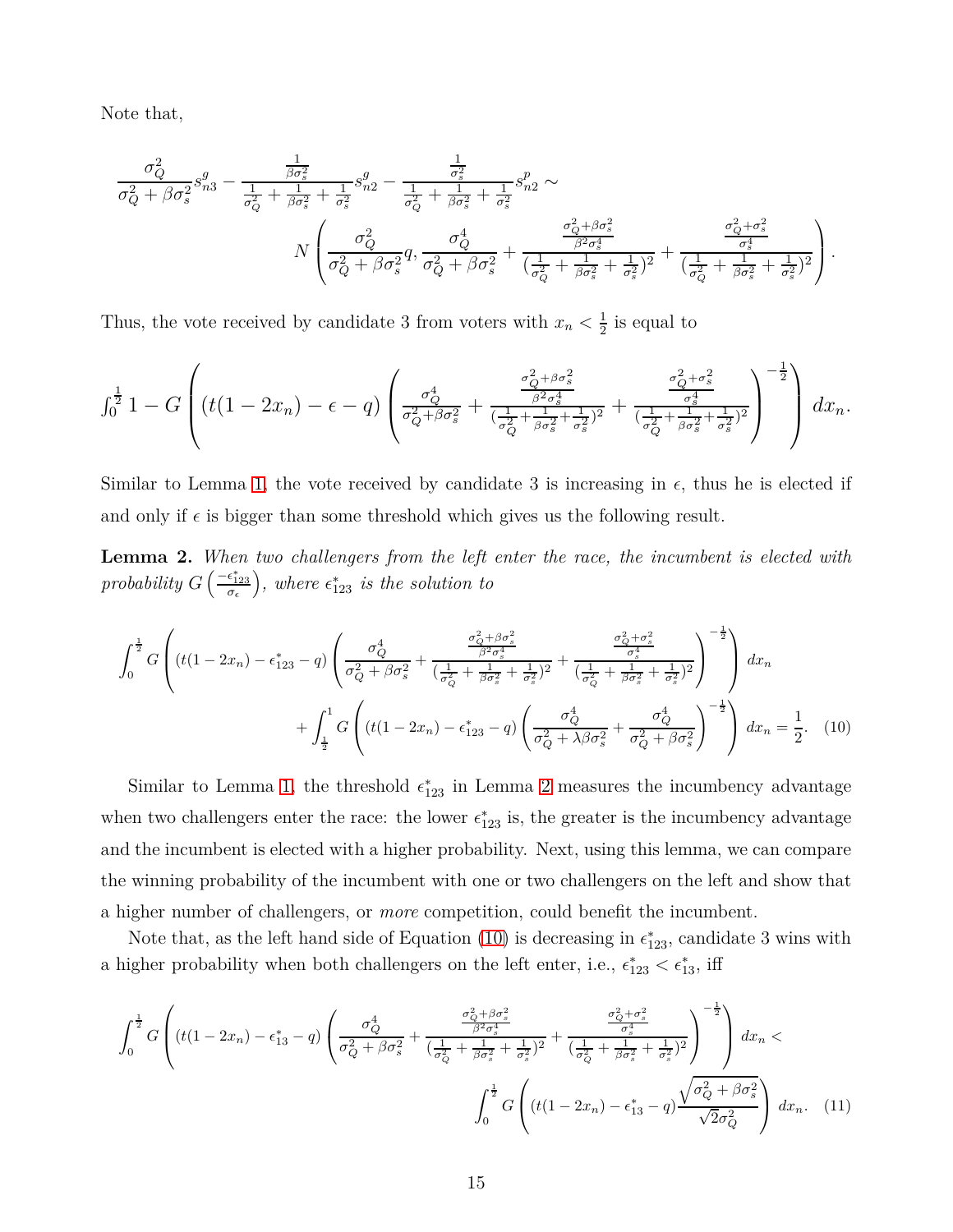The incumbent candidate 3 is elected with a higher probability if he gets more votes from voters with  $x_n < \frac{1}{2}$  $\frac{1}{2}$  given  $\epsilon = \epsilon_{13}^*$ . Now note that by Lemma [1,](#page-11-0)  $\epsilon_{13}^* \le -q$  and thus  $t(1 - 2x_n)$  –  $\epsilon_{13}^* - q > 0$  for all  $x_n \in [0, \frac{1}{2}]$  $\frac{1}{2}$ . It implies that without any information, all voters with  $x_n < \frac{1}{2}$ 2 would vote for the challenger candidate 2. Thus, inequality [\(11\)](#page-14-2) is equivalent to

<span id="page-15-1"></span>
$$
\frac{\frac{\sigma_Q^2 + \beta \sigma_s^2}{\beta^2 \sigma_s^4}}{\left(\frac{1}{\sigma_Q^2} + \frac{1}{\beta \sigma_s^2} + \frac{1}{\sigma_s^2}\right)^2} + \frac{\frac{\sigma_Q^2 + \sigma_s^2}{\sigma_s^4}}{\left(\frac{1}{\sigma_Q^2} + \frac{1}{\beta \sigma_s^2} + \frac{1}{\sigma_s^2}\right)^2} > \frac{\sigma_Q^4}{\sigma_Q^2 + \beta \sigma_s^2}.\tag{12}
$$

Put differently, incumbent candidate 3 is elected with a higher probability when both, instead of only one, challengers enter the race if and only if the evaluation of the challenger candidate 2 from voters with left-wing views, i.e.,  $x_n < \frac{1}{2}$  $\frac{1}{2}$ , is noisier. Proposition [1](#page-15-0) demonstrates this key finding.

**Proposition 1. (Number of Challengers and Incumbency Advantage)** *Candidate* 3*, or the incumbent, wins the general election with a higher probability when there are two challengers instead of one if*  $\frac{\sigma_s^2}{\sigma_Q^2}$  *or*  $\beta$  *is sufficiently high. Formally,*  $\epsilon_{123}^* < \epsilon_{13}^*$  *holds iff:* 

<span id="page-15-0"></span>
$$
\frac{\sigma_s^2}{\sigma_Q^2} > \frac{\sqrt{(\beta - 1)^2 + 8} - (\beta - 1)}{2\beta}.
$$
\n(13)

Proposition [1](#page-15-0) shows that, counter-intuitively, the incumbent could win with a higher probability when there are more challengers entering an electoral race. In this case, *more* competition strengthens the incumbency advantage. To see the intuition for this result, consider how a signal received in the primary stage influences the likelihood of a challenger winning in the general election, depending on the number of challengers entering the race. In terms of purely their ideological match, the voters with  $x_n < \frac{1}{2}$  $\frac{1}{2}$  prefer the challenger candidates over the incumbent before receiving any signals. However, importantly, these voters are targeted during the primaries with additional information received through various media. When some voters draw negative signals about a challenger candidate, some may update their valuation of a candidate downward, and those at the ideological margin may switch to vote for the incumbent in the general election. The noisier the evaluation of the challenger is, the higher is the probability that they will get a negative signal and switch to the incumbent. When  $\frac{\sigma_s^2}{\sigma_Q^2}$  is high, the extra information that left-wing voters receive in the primary is noisier, which makes their evaluation of the challengers noisier. As a result, there is a higher probability that voters with  $x_n < \frac{1}{2}$ 2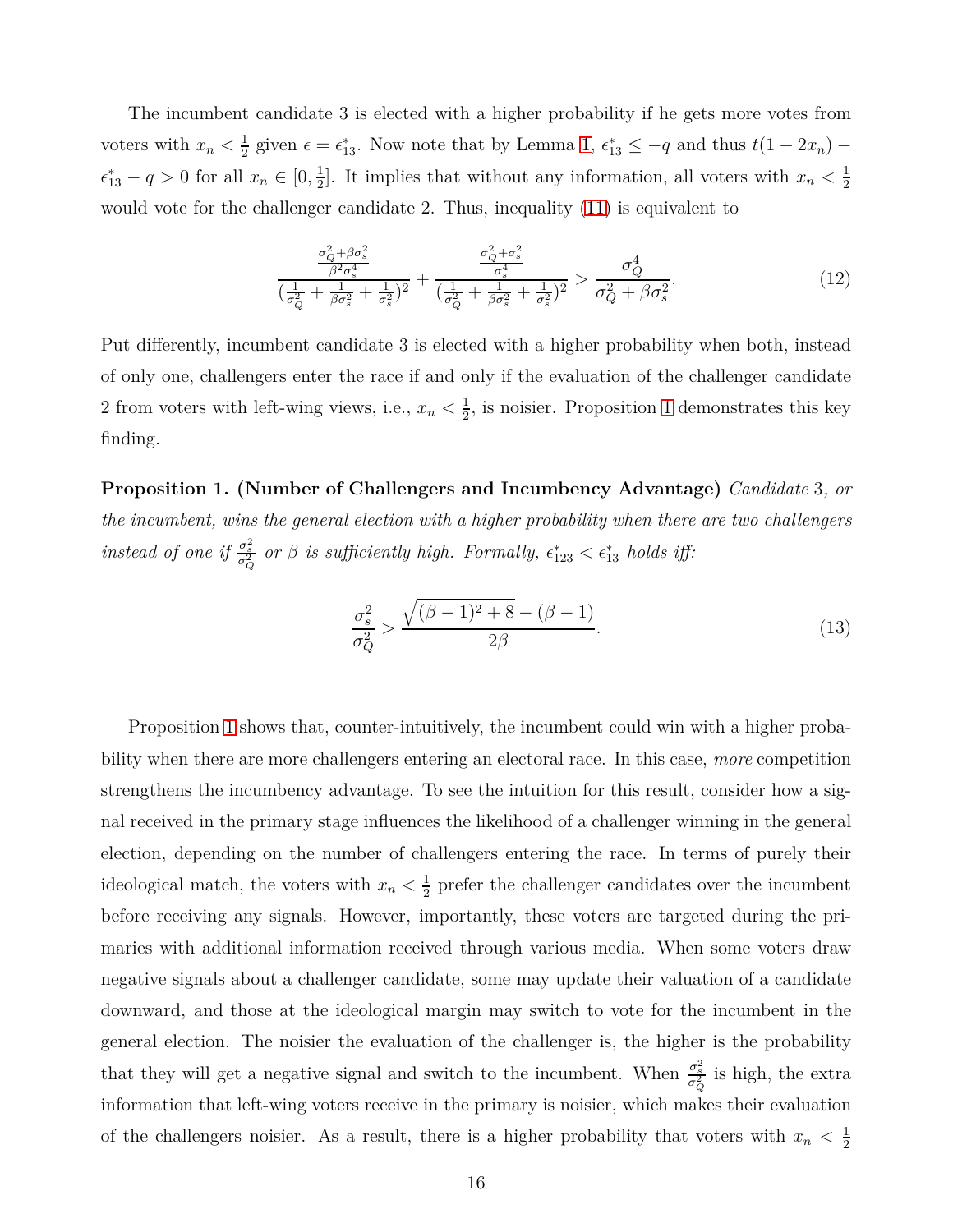update their beliefs negatively after drawing negative signals in the primary, and this benefits the incumbent. The incumbent then wins with a higher probability if the evaluation towards the challengers from the constituency they target  $(x_n < \frac{1}{2})$  $(\frac{1}{2})$  is noisier.

When  $\beta$  is high, the information received in the primary period is more informative than that in the general election and therefore voters put more weight on them in their belief updating. A negative signal received during the primary stage thus has a heavier weight in the voter's evaluation. On the other hand, if they receive a positive signal in the primary stage, although it protects the challenger from negative signals in the general election, the incremental benefit is small, because the information in the general election weighs less in voters' evaluation and is unlikely to affect voters' decision. Thus, there is an asymmetric effect of good news and bad news in the primary election for the incumbent and the challenger.

This result also highlights the potential adverse effects of noisier political communication arriving at later stages of an election. Such noise may arrive from misinformation campaigns or advertisements with false information launched closer to the election date. Such efforts are more likely to hurt the challengers rather than the incumbents. Similarly, political communication restrictions brought on at later stages of elections to reduce political information may strengthen an incumbent's chances of winning. In a related recent development, Facebook announced that it will ban political advertisements during the one week period before the 2020 U.S. Presidential election. This restriction, which comes late in the election period, is an example of a policy which reduces information received during the general election stage compared to the primary stage, and based on the predictions from our model, may disproportionately harm the challengers rather than the incumbent politician.

### **3.1 Equilibrium Characterization**

Now we are ready to characterize the subgame perfect Nash equilibrium. We focus on pure strategy equilibria.<sup>7</sup> We also assume a candidate chooses to enter the race in case of indifference. Proposition [2](#page-17-0) investigates how the changes in the fixed cost of entering a market alters the competitiveness of political races and the resulting probability of the incumbent's chances of winning in an election. Such fixed costs may be associated with the initial fundraising, procedural challenges, or the difficulty of initiating marketing and political communication.

<sup>&</sup>lt;sup>7</sup>In the mixed strategy equilibria, there might be a coordination failure among candidates on the left, in which case no candidates on the left enter the election with strictly positive probability. This type of equilibria is unrealistic and is therefore ignored.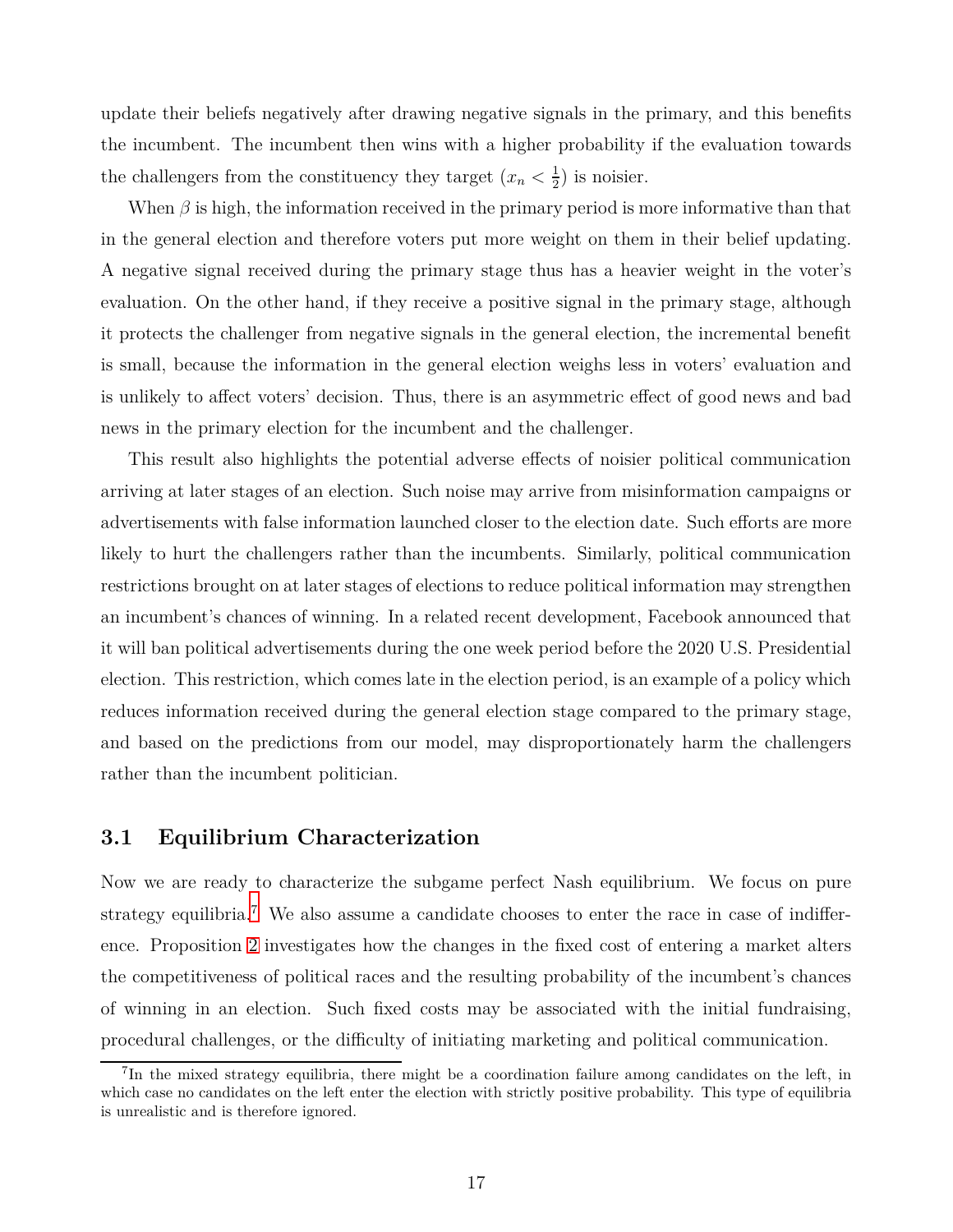**Proposition 2.** (Cost of Entry and Competitiveness of Races) *When*  $\frac{1}{2}G\left(\frac{\epsilon_{123}^*}{\sigma_{\epsilon}}\right)$  *< G* ( $\frac{\epsilon_{13}^*}{\sigma_\epsilon}$ ∗ *, the equilibrium is characterized as follows:*

- *1. When the cost of entering a political race is small*  $(C \leq \frac{1}{2}G) \left( \frac{\epsilon_{123}^*}{\sigma_{\epsilon}} \right)$  *), both candidates* 1 *and* 2 *enter the election and win with probability*  $\frac{1}{2}G\left(\frac{\epsilon_{123}^*}{\sigma_{\epsilon}}\right)$  *and the incumbent (candidate* 3*) wins with probability*  $G\left(\frac{-\epsilon_{123}^*}{\sigma_{\epsilon}}\right)$ ∗ *;*
- 2. when entry has an intermediate cost  $(C \in \left(\frac{1}{2}G\left(\frac{\epsilon_{123}^*}{\sigma_{\epsilon}}\right)\right)$  $\left( \frac{\epsilon_{13}^*}{\sigma_\epsilon} \right)$  *), only one of candidates* 1 and 2 enters the race and win with probability  $\frac{1}{2}G\left(\frac{\epsilon_{13}^*}{\sigma_{\epsilon}}\right)$ ∗ *, while candidate* 3 *wins with probability*  $G\left(\frac{-\epsilon_{13}^*}{\sigma_{\epsilon}}\right)$ *;*
- *3.* when the entry cost is high  $\left(C > G\right) \left(\frac{\epsilon_{13}^*}{\sigma_{\epsilon}}\right)$  *), neither of candidates* 1 *and* 2 *enters the race and the incumbent wins with probability* 1*.*

*Otherwise, when*  $\frac{1}{2}G\left(\frac{\epsilon_{123}^*}{\sigma_{\epsilon}}\right)$  $\left( \frac{\epsilon_{13}^*}{\sigma_{\epsilon}} \right)$ *, the equilibrium is characterized as follows:*

- *1. when the cost of entering a race is small*  $\left(C \leq \frac{1}{2}G\right)\left(\frac{\epsilon_{123}^*}{\sigma_{\epsilon}}\right)$  *), both candidates* 1 *and* 2 *enter the election and win with probability*  $\frac{1}{2}G\left(\frac{\epsilon_{123}^*}{\sigma_{\epsilon}}\right)$  *while the incumbent wins with probability*  $G\left(\frac{-\epsilon_{123}^*}{\sigma_\epsilon}\right)$ ∗ *;*
- <span id="page-17-0"></span>2. when the cost is high  $\left(C > \frac{1}{2}G\right)\left(\frac{\epsilon_{123}^*}{\sigma_{\epsilon}}\right)$  *), candidates* 1 *and* 2 *both do not enter the election and the incumbent wins with probability* 1*.*

Proposition indicates the key and intuitive finding that, a high cost of entering politics sets a barrier to entering politics, therefore reducing the competitiveness of races. A lower *C*, for instance due to the availability of social media and cheaper digital advertising, incentivizes more challengers to enter the election and thus promotes competition. This finding is followed by the counter-intuitive result that an increase in competition due to higher number of challengers could, in fact, benefit the incumbent by increasing his chances of winning an election in Corollary [1.](#page-17-1)

<span id="page-17-1"></span>**Corollary 1. (Cost of Entry and Incumbency Advantage)** *As the cost of entering a race (C) decreases, incumbency advantage, or candidate* 3*'s probability of winning the race is higher*  $if \frac{1}{2}G\left(\frac{\epsilon_{123}^*}{\sigma_{\epsilon}}\right)$  $\left( \frac{\epsilon_{13}^*}{\sigma_{\epsilon}} \right)$ *and*  $C < G \left( \frac{\epsilon_{13}^*}{\sigma_{\epsilon}} \right)$  $\int$ *, and*  $\frac{1}{2}G\left(\frac{\epsilon_{123}^*}{\sigma_{\epsilon}}\right)$  $\left( \frac{\epsilon_{13}^*}{\sigma_{\epsilon}} \right)$ *holds if:*

$$
\frac{\sigma_s^2}{\sigma_Q^2} > \frac{\sqrt{(\beta - 1)^2 + 8} - (\beta - 1)}{2\beta}.
$$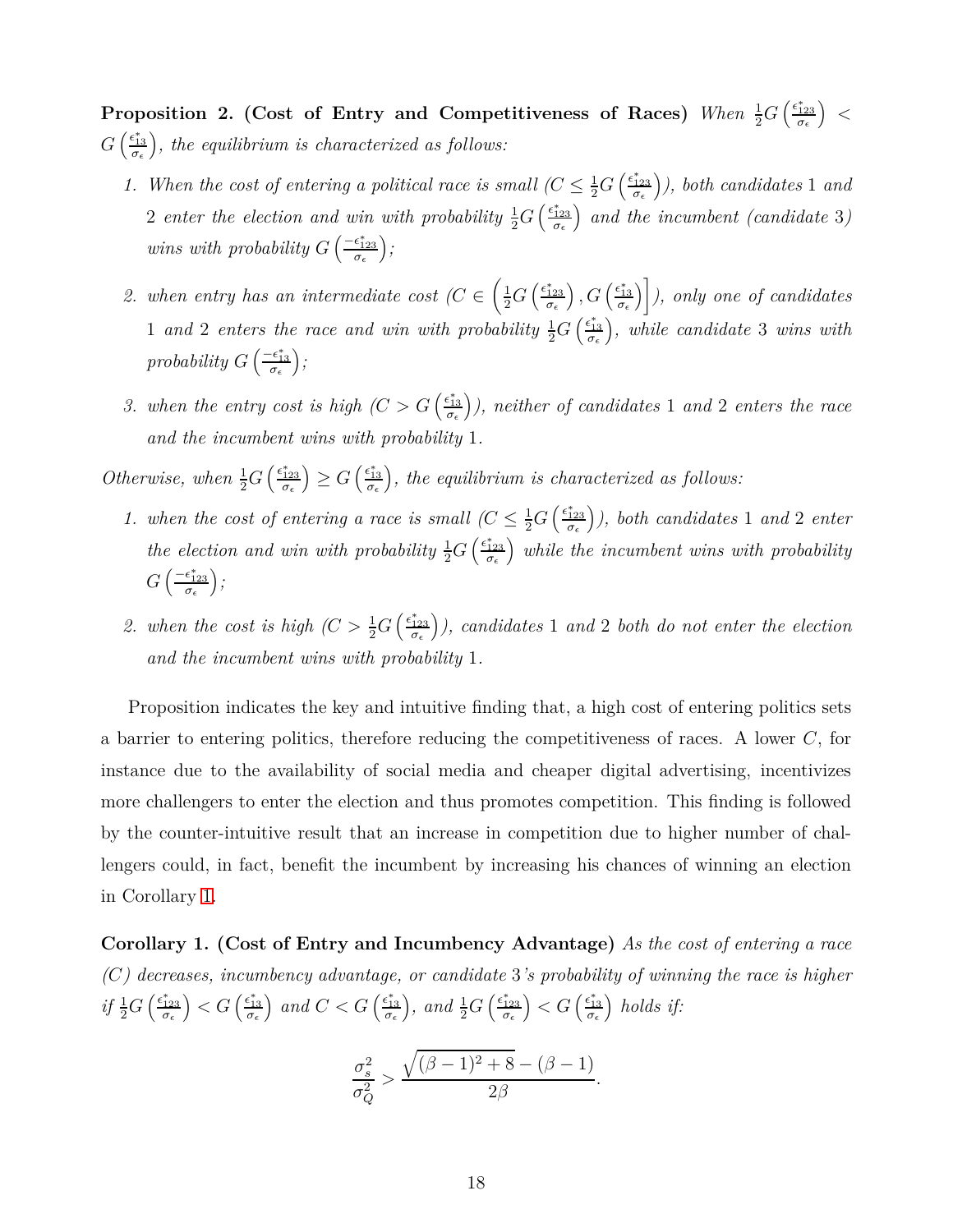Corollary [1](#page-17-1) demonstrates that the incumbency advantage strengthens with reducing the barriers to entering electoral races when information throughout the election is noisy, or when the information in the primary weighs more relative to the information in the general election. When Equation [\(13\)](#page-15-0) holds, a decrease in the cost of entry to a race (*C*), which increases the number of challengers from 1 to 2, increases the probability of the incumbent's re-election. Proposition [2](#page-17-0) and Corollary [1](#page-17-1) deliver the main message of the paper: although a lower entry cost induces more competition, i.e., more challengers to enter the race, this does not necessarily weaken incumbency advantage. In fact, reducing barriers to entry could benefit the incumbent and boost his probability of being re-elected.

While our main findings are in the context of cost of marketing as an entry barrier to politics, parallel arguments can be brought up if new and similarly positioned firms first face a competition among themselves. Such a competition may be for startup funding, regional distribution competition, or competition for shelf-space of a retailer before facing a nationally known and well-advertised incumbent. Our analysis suggests that, availability of social media and cheap digital advertising may facilitate entry of new brands which are differentiated from the incumbent, but intensified competition may not be sufficient to weaken the market share of the incumbent.

In the following, we analyze how the perceived quality of the incumbent and other parameters about the informativeness of signals in primary and general election affect the incumbency advantage.

#### <span id="page-18-0"></span>**Proposition 3. (Perceived Quality and Informational Advantage of Incumbent)**

*(i) Fixing the number of challengers, the incumbent is re-elected with a higher probability if he has a higher perceived quality or a higher informational advantage, i.e.,*  $\epsilon_{13}^*$  *and*  $\epsilon_{123}^*$  *both increase in q and*  $\lambda$ *.* 

*(ii) When more competition reduces incumbency advantage, then the incumbent is re-elected with a higher probability when q and λ increase. In contrast, when more competition strengthens incumbency advantage, the effects of q and λ are non-monotonic.*

The proposition demonstrates how the quality advantage (i.e., the expected match value *q*) and the informational advantage (*λ*) of the incumbent impact the re-election probability of the incumbent. Part (i) indicates that a higher expected match value of the incumbent (*q*) implies a higher winning probability of an incumbent. As a candidate increases in his appeal to voters, naturally, he gains more support. A higher informational advantage relative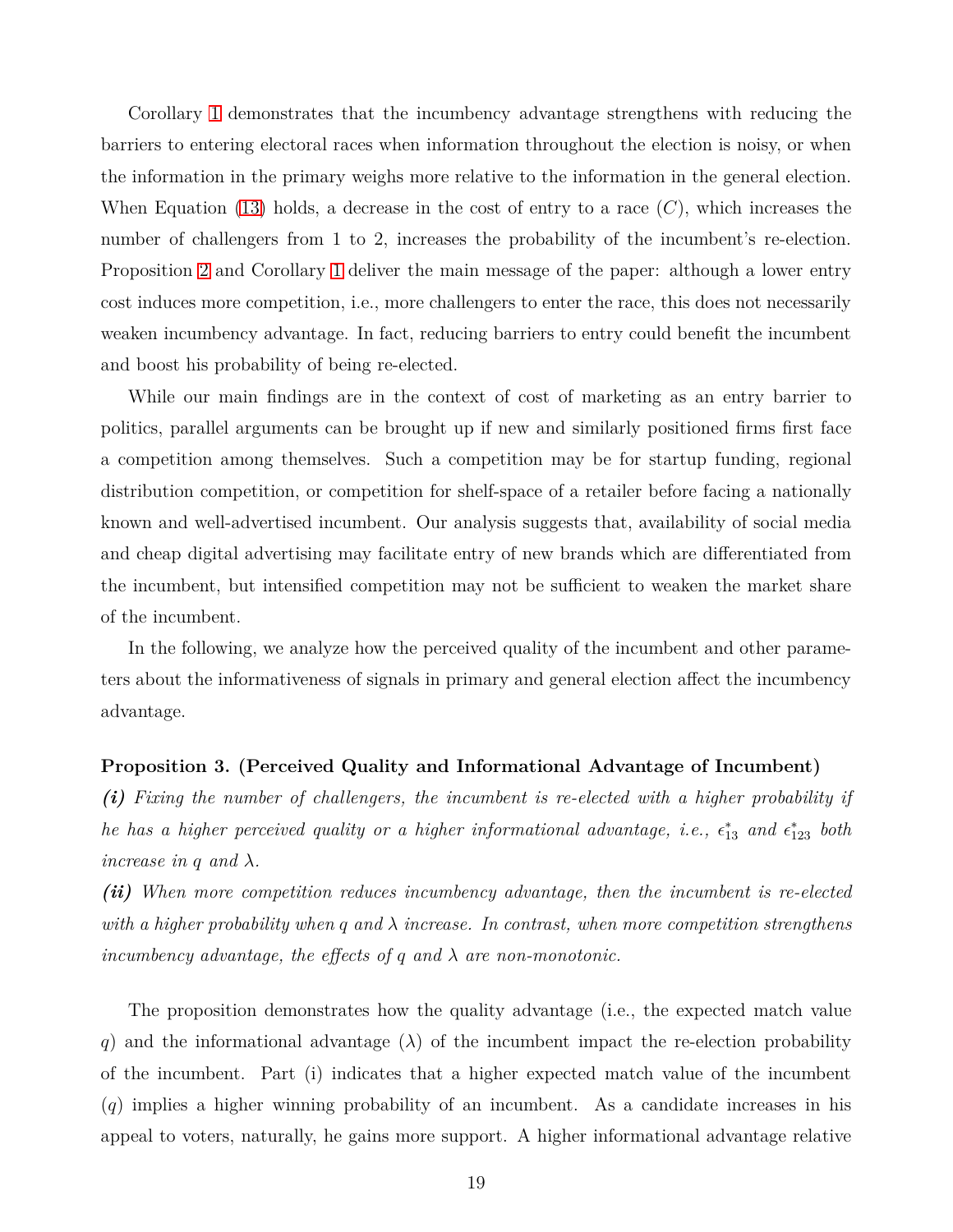to the challengers, for instance, the recent bans on political advertisements which limit political outreach to voters, is similarly likely to hurt the challenger's ability to convince the voters to switch and vote for him and increase the probability that the incumbent will win the general election. The effect of an increase in the two variables, when the number of entrants to the race is exogenous, is straightforward and is hurtful to the chances of a newcomer. Part (ii) of the proposition demonstrates how, when the number of entrants to the race is also endogenously determined by the changes to these parameters, the incumbency advantage is altered. Since an increase in either parameter discourages entry of challengers, when more competition reduces the incumbency advantage, a higher  $q$  or  $\lambda$  implies reduced number of challengers entering a race, and an increase in the incumbency advantage for two reasons: first, there are fewer number of challengers entering the race, and second the challengers who enter are more limited in competing against the incumbent. If more competition strengthens the incumbency advantage, however, the first effect reverses. A higher  $q$  or  $\lambda$  implies fewer number of challengers entering a race and a decrease in the incumbency advantage while still indicating a more limited ability of the challengers competing against the incumbent, resulting in an ambiguous outcome in terms of the change in incumbency advantage. The key point is that, in both scenarios, when political advertisement bans of online platforms reduce the ability of the challengers to disseminate information about their candidacy more than they reduce that of the incumbent, this may alter the results of elections in a way to favor known, career-politicians.

### <span id="page-19-0"></span>**3.2 Generalizing Results to More than Two Challengers**

We now generalize the key finding that more competition could strengthen incumbency advantage to settings with more than two challengers. We capture the increase in competition in the primary through its effect on the information structure in this stage. More specifically, we assume that more challengers lead to a more informative signal structure in the primary as they have to fight harder for attention, for which we provide a micro-foundation in Appendix B. In the appendix, we show without unnecessarily complicating the derivations that, the challengers have more incentives to engage in communication (e.g., more media coverage, debates, discussions or activities on social media) in a more competitive primary. Formally, let's denote the number of challenger candidates as *e*. We generalize the baseline model such that the parameters of the signal structures  $\sigma_s^2(e)$  and  $\beta(e)$  are functions of *e*. Based on our discussion above, more challengers entering an electoral race induces more communication during the primary stage, but does not affect the communication in the general election. To capture this relation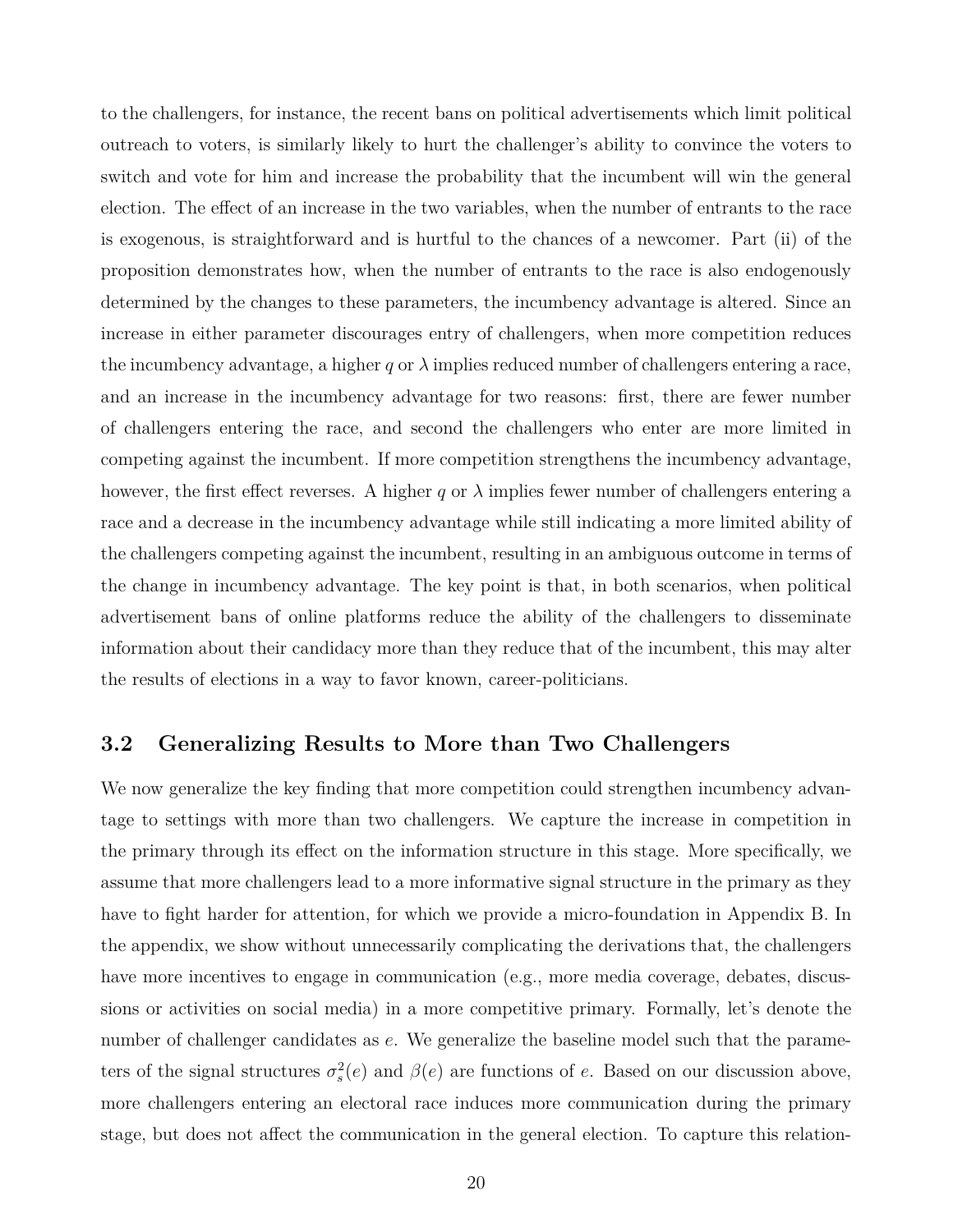ship, we assume that the precision of the signal in the primary stage increases in *e*, i.e.,  $\sigma_s^2(e)$ decreases in *e*, while the precision of signals in the general stage remains a constant. That is,  $\beta(e)\sigma_s^2(e)$  is invariant in *e*. In this scenario, we have the following result.

<span id="page-20-0"></span>**Corollary 2. (More Competition in the Primary and Incumbency Advantage)** *Suppose the competition in primary period intensifies such that the signals obtained in the primary are more precise relative to the information provision in the general election. Suppose that the number of challengers increases from e to*  $e + 1$ *, the incumbent wins with a higher probability if* 

$$
\frac{\beta(e)\sigma_s^2(e)}{\sigma_Q^2} > \frac{\sqrt{(\beta(e)-1)^2 + 8} - (\beta(e)-1)}{2}.
$$

*In words, the incumbency advantage is stronger if either*  $\sigma_s^2(e)$  *is sufficiently small or if*  $\beta(e)$ *is sufficiently large. Moreover, if the incumbency advantage is stronger when the number of challengers increases from e to*  $e+1$ *, it is also stronger when the number of challengers increases from*  $e + 1$  *to*  $e + 2$ *.* 

The results from the corollary are illustrated in Figure [3.](#page-21-1) In Figure [3a,](#page-21-1) when  $\frac{\sigma_s^2(e)}{\sigma_s^2}$  $\frac{\sigma_s^2(e)}{\sigma_Q^2}$  >  $\sqrt{(\beta(e)-1)^2+8}$ −( $\beta(e)-1$ )  $\frac{2\beta(e)}{2\beta(e)}$  for all  $e \geq 2$  holds, incumbent's probability of re-election increases in the number of challengers with two or more candidates. When the number of challengers increases from 0 to 1, as expected, the incumbent's chance of being re-elected drops as he now faces competition. In (a), the likelihood increases with more entrants beyond a single challenger, in line with Corollary [2](#page-20-0) when Equation [\(13\)](#page-15-0) holds for  $e \geq 2$ . The entry of each additional challenger strengthens the incumbent's chance of re-election. In Figure [3b,](#page-21-1) when  $\sigma_s^2(e)$  $\frac{\sigma_Q^2}{\sigma_Q^2} \geq$  $√(β(e)-1)<sup>2</sup>+8-(β(e)-1)$  $\frac{2\beta(e)}{2\beta(e)}$  for  $e \geq 3$  holds, the probability of re-election first decreases and then increases in the number of challengers with three or more challengers, in line with Corollary [2](#page-20-0) where Equation [\(13\)](#page-15-0) holds for a sufficiently large  $e$ , i.e., in this example when  $e \geq 3$ .

The intuition of the result is very similar to Proposition [1.](#page-15-0) During the primary period, the challengers are interested primarily in communicating with the voters who vote in the primary: the voters whose ideology is aligned with theirs. When there is more competition in the primary, there is more communication with the voters and it induces a more precise signal in the primary relative to the general election stage  $(\sigma_s^2(e)$  decreases and  $\beta(e)$  increases). As a result, the information from the primary weighs more on the evaluation of voters with left-wing views. Negative information has a larger adverse effect on the challenger's chances of being elected. On the other hand, although a positive signal in the primary protects the challenger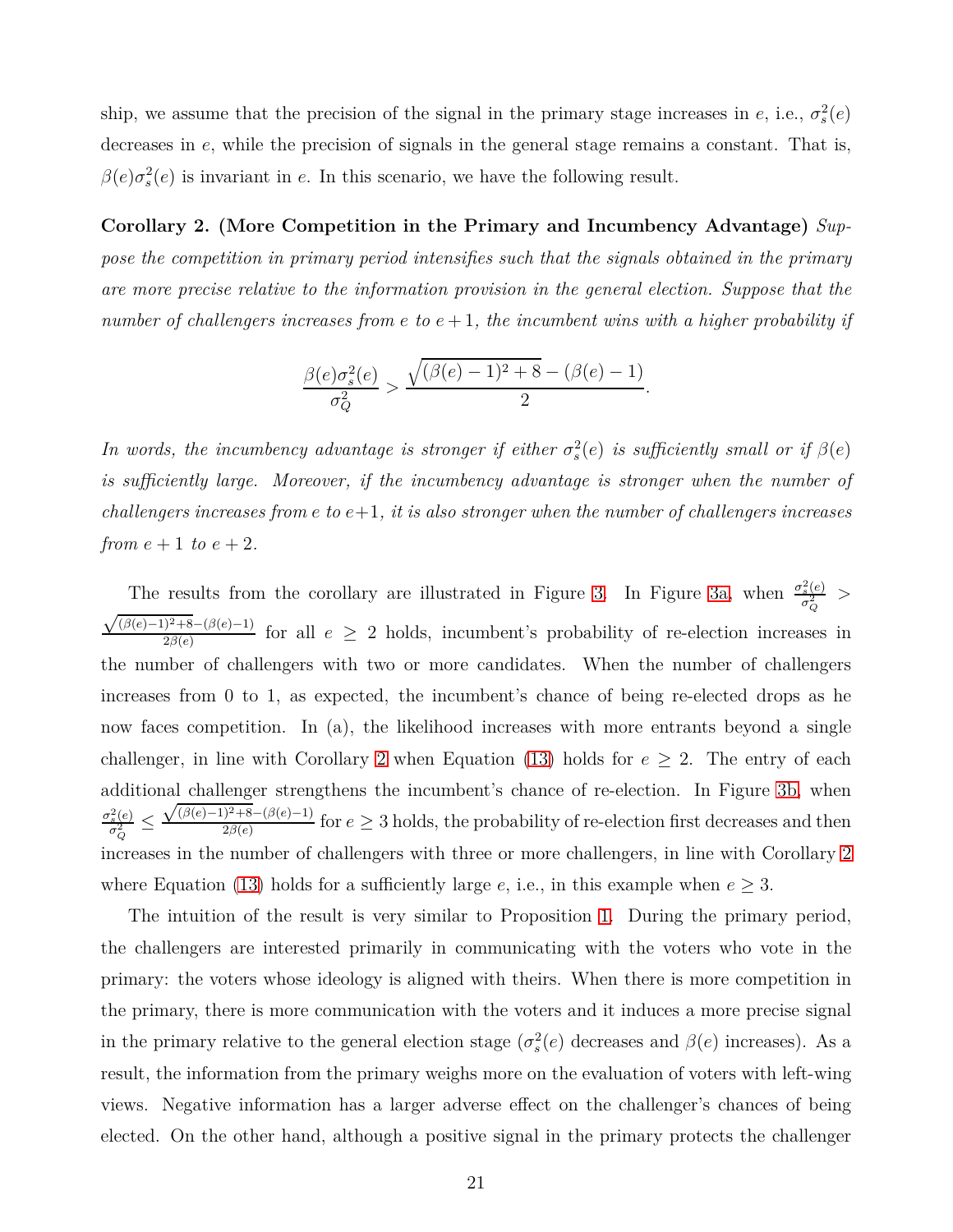<span id="page-21-1"></span>

Figure 3: Illustration of how the number of challengers affects the incumbent's probability of being re-elected.

from negative news in the general election, this positive effect is small as the information in the general election weighs less in voters' evaluation and thus is unlikely to persuade left-wing voters to switch. In this case, the negative news in the primary hurts the challengers more than the positive news benefit them, and as a result more competition strengthens the incumbency advantage.

### <span id="page-21-0"></span>**4 Conclusion**

Incumbency advantage has grown steadily since the 1940ies [\(Ansolabehere and Snyder, 2000\)](#page-23-17). Candidates who have been elected to an office once hold continuing advantages over their opponents, which remains an important barrier to making elections more competitive. A key source of this advantage is the difference between the incumbents and challengers in their ability to run marketing and communication campaigns. More specifically, the difference in ability to access media to inform and persuade voters, either because experienced politicians are more likely to be covered in media or because newcomers lack funding to buy advertising or other forms of paid messaging, resulted in persistent re-election success of incumbents.

Internet, digital advertising, and social media relaxed this limitation by giving new politicians a platform to communicate with masses [\(Petrova et al.](#page-24-1), [2020](#page-24-1)) thereby reducing informational barriers to enter politics. Many political newcomers now communicate with their constituency via social media such as Facebook and Twitter to inform and persuade them, which makes electoral races more competitive. But does more competition necessarily help to reverse incumbency advantage? We answer this question considering a specific informational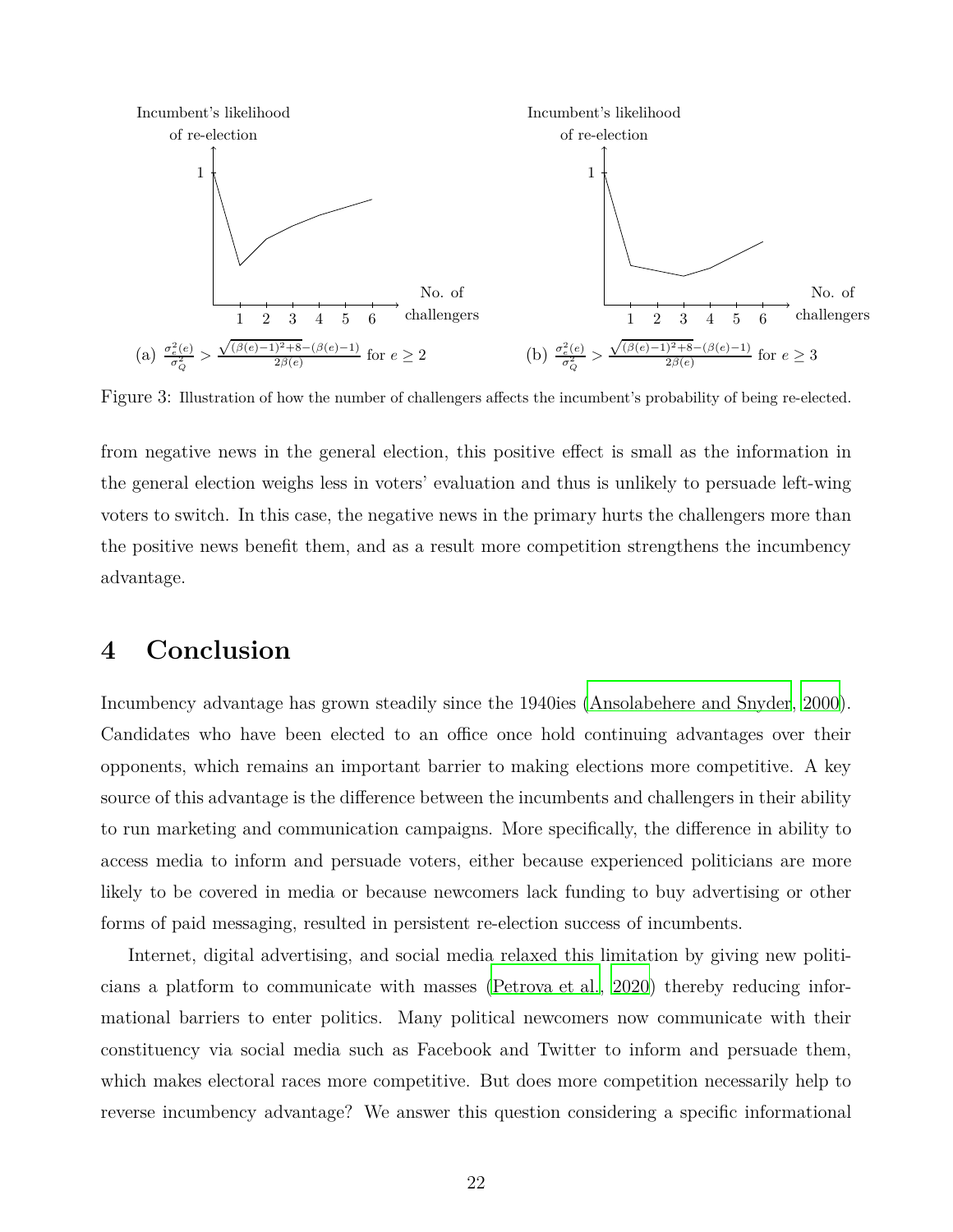environment: marketing campaigns in political races. We develop a model where incumbency advantage can come into play through two channels. First, voters may hold a positive prior about the match value of the incumbent. Second, the incumbent may hold structural advantages in reaching out to voters who are ideologically different than their base relative to challengers.

We find, first, that lowering cost of communication via digital advertising and social media reduces the barriers to entering politics and will make races more competitive. But higher number of challengers, and resulting higher levels of marketing and communication campaigns during the primary, do not necessarily mitigate incumbency advantage, and may in fact strengthen it. The incumbent can benefit from intensified marketing efforts of other candidates during the primary. Specifically, compared to an election where there are fewer challengers, an election with more than two challengers may increase an incumbent's chances of re-election. This is because of the asymmetric effect of negative versus positive information during the primary that voters use to resolve uncertainty about the candidates. Challengers' communication during the primary targets the individuals who vote in the primaries, and these are the individuals whose political opinions are aligned with that of the challengers. Those voters ex-ante prefer challengers, but upon receiving negative information in the primary, they might switch to vote for the incumbent. Thus positive information at the primary stage is unlikely to gain a positional advantage for the challengers. Negative news is more likely to dominate the impact of positive news, especially when communication during the primary is more informative than the general election.

Second, we find that restricting political advertising and micro-targeting could hurt the challengers disproportionately more than the incumbent, when incumbents hold strategic advantages in accessing the entire body of voters. This finding implies that recent political advertising and micro-targeting bans instituted by online platforms such as Twitter, Facebook, and Google may ultimately hurt the chances of challengers in electoral races. Managers of online social media platforms should be cognizant of the decisions they make regarding advertising policies, as these policies will influence the outcome of elections, despite the intention to protect consumers.

Our findings demonstrate the key benefits and costs of cheaper communications technology facilitated by digital advertising and social media platforms. This topic is very timely and important, and our study is focusing on the outcome of these changes on political competition. There may be other effects of easily accessing such platforms which are peripheral to our study. Future research can consider other factors. Researchers can also empirically test the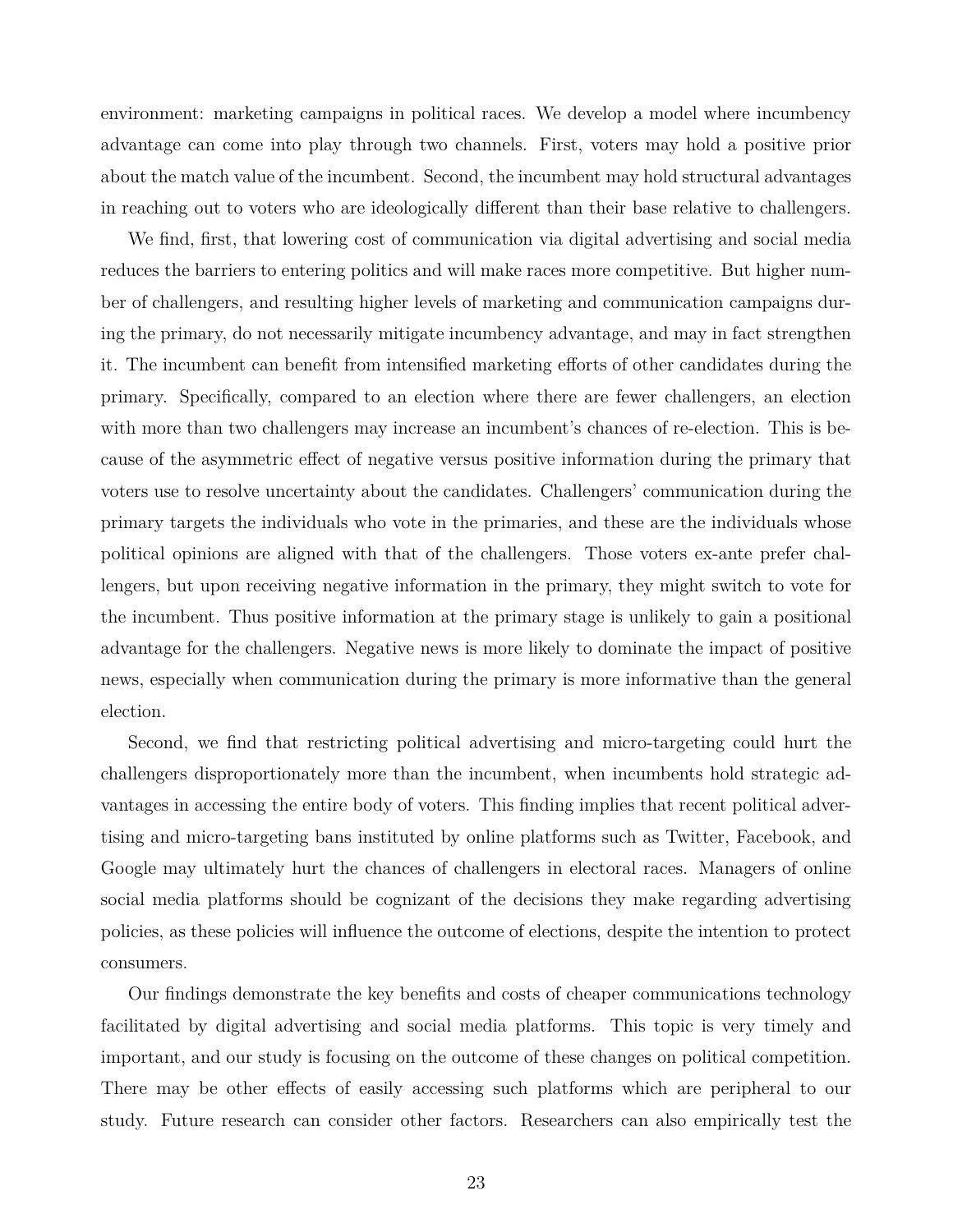predictions of this study to test how incumbents fare in elections compared to newcomers, as tools of communication got cheaper over the years or as political advertising bans have been erected by online platforms, using a large sample size of politicians.

# **References**

- <span id="page-23-2"></span>Ansolabehere, S., R. Lessem, and J. M. Snyder (2006). The orientation of newspaper endorsements in US elections, 1940–2002. *Quarterly Journal of Political Science 1*(4), 393–404.
- <span id="page-23-19"></span>Ansolabehere, S., E. C. Snowberg, and J. M. Snyder (2006). Television and the incumbency advantage in US elections. *Legislative Studies Quarterly 31*(4), 469–490.
- <span id="page-23-17"></span>Ansolabehere, S. and J. M. Snyder (2000). Old voters, new voters, and the personal vote: Using redistricting to measure the incumbency advantage. *American Journal of Political Science 44*(1), 17–34.
- <span id="page-23-4"></span>Ashworth, S. and E. Bueno de Mesquita (2008). Electoral selection, strategic challenger entry, and the incumbency advantage. *The Journal of Politics 70*(4), 1006–1025.
- <span id="page-23-14"></span>Bagwell, K. (2007). The economic analysis of advertising. *Handbook of Industrial Organization 3*, 1701–1844.
- <span id="page-23-16"></span>Bart, Y. (2017). Product seeding: Word-of-mouth effects for and beyond the focal product. *Marketing Intelligence Review 9*(2), 24–29.
- <span id="page-23-0"></span>Borah, P. (2014). Facebook use in the 2012 USA presidential campaign. In *Social Media in Politics*, pp. 201–211. Springer.
- <span id="page-23-18"></span>Carson, J. L., E. J. Engstrom, and J. M. Roberts (2007). Candidate quality, the personal vote, and the incumbency advantage in congress. *American Political Science Review 101*(02), 289–301.
- <span id="page-23-10"></span>Chen, Y. and O. Turut (2018). Entry deterrence/accommodation with imperfect strategic thinking capability. *Quantitative Marketing and Economics 16*(2), 175–207.
- <span id="page-23-5"></span>Cox, G. W. and J. N. Katz (1996). Why did the incumbency advantage in US House elections grow? *American Journal of Political Science 40*(2), 478–497.
- <span id="page-23-12"></span>Cubbin, J. (1981). Advertising and the theory of entry barriers. *Economica 48*(191), 289–298.
- <span id="page-23-11"></span>Demsetz, H. (1982). Barriers to entry. *The American Economic Review 72*(1), 47–57.
- <span id="page-23-13"></span>Dixit, A. and V. Norman (1978). Advertising and welfare. *Bell Journal of Economics 9*(1), 1–17.
- <span id="page-23-7"></span>Ferraz, C. and F. Finan (2011). Electoral accountability and corruption: Evidence from the audits of local governments. *American Economic Review 101*(4), 1274–1311.
- <span id="page-23-9"></span>Fischer, S. (2020). Ad spending on 2020 primary tops \$1 billion. *Axios.com, accessed October 1, 2020*.
- <span id="page-23-6"></span>Fouirnaies, A. and A. B. Hall (2014). The financial incumbency advantage: Causes and consequences. *The Journal of Politics 76*(3), 711–724.
- <span id="page-23-8"></span>Galasso, V. and T. Nannicini (2011). Competing on good politicians. *American Political Science Review 105* (01), 79–99.
- <span id="page-23-3"></span>Garcia-Jimeno, C. and P. Yildirim (2015). Matching pennies on the campaign trail: An empirical study of senate elections and media coverage. *University of Pennsylvania working paper*.
- <span id="page-23-1"></span>Gibson, K. (2020). Spending on U.S. digital political ads to top \$1 billion for first time. *CBS News, accessed September 16, 2020*.
- <span id="page-23-15"></span>Godes, D. and D. Mayzlin (2009). Firm-created word-of-mouth communication: Evidence from a field test. *Marketing science 28*(4), 721–739.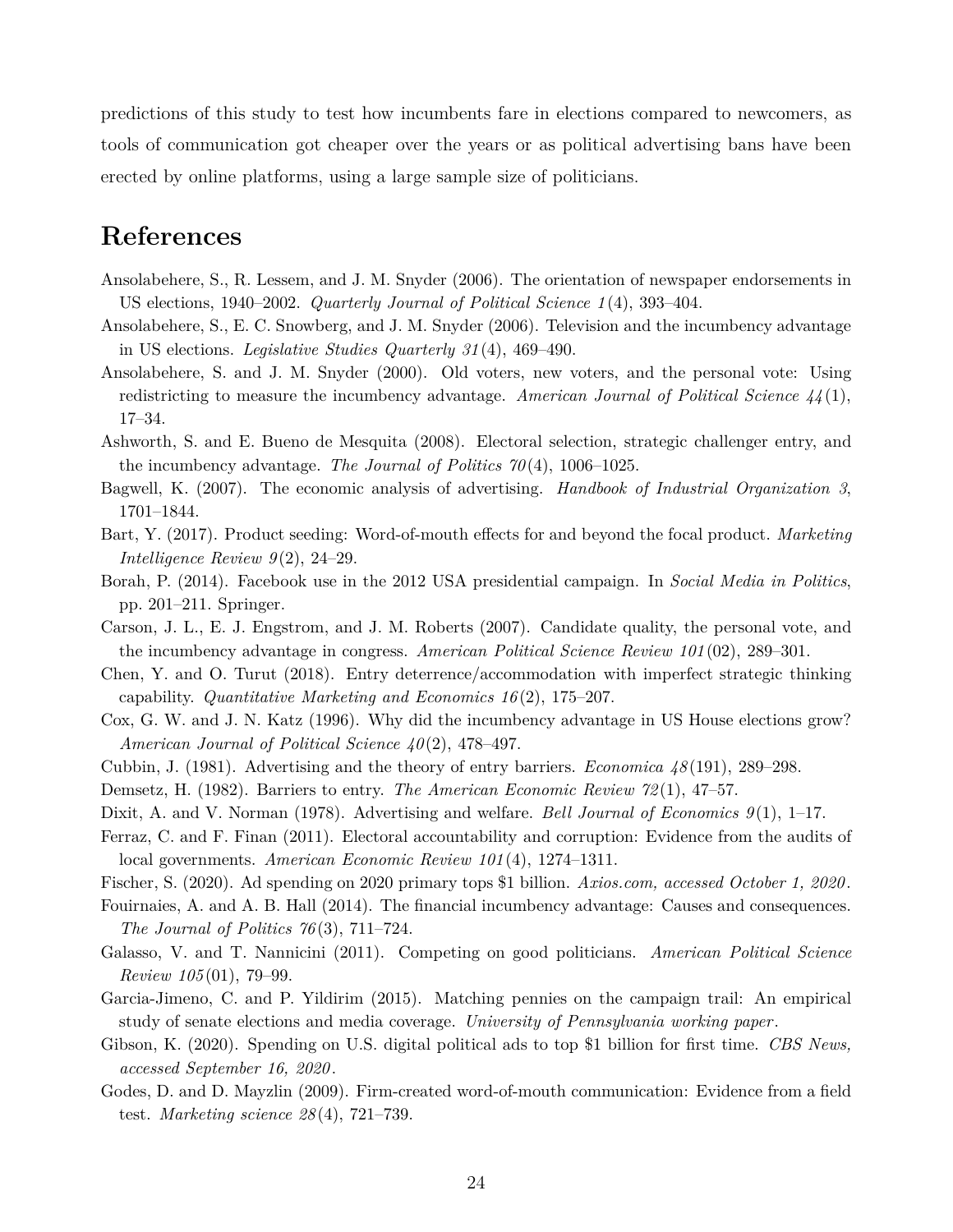- <span id="page-24-4"></span>Goldenberg, E. N. and M. W. Traugott (1980). Congressional campaign effects on candidate recognition and evaluation. *Political Behavior 2*(1), 61–90.
- <span id="page-24-13"></span>Igami, M. and N. Yang (2014). Cannibalization and preemptive entry in heterogeneous markets. *Unpublished Paper-Yale Working Paper*.
- <span id="page-24-3"></span>Jacobson, G. C. and S. Kernell (1982). Strategy and choice in the 1982 Congressional elections. *PS: Political Science & Politics 15*(03), 423–430.
- <span id="page-24-8"></span>Jacobson, L. (2019). The record-setting 2020 democratic primary field: What you need to know. *Politico, accessed October 1, 2020*.
- <span id="page-24-17"></span>Joshi, Y. (2015). Advertising effects in social media. In *Consumer Psychology in a Social Media World*, pp. 242–249. Routledge.
- <span id="page-24-14"></span>Joshi, Y. V., D. J. Reibstein, and Z. J. Zhang (2009). Optimal entry timing in markets with social influence. *Management Science 55*(6), 926–939.
- <span id="page-24-0"></span>Kreis, R. (2017). The "tweet politics" of President Trump. *Journal of Language and Politics 16*(4), 607–618.
- <span id="page-24-11"></span>Lee, D. (2019). Google to restrict political adverts worldwide.
- <span id="page-24-2"></span>Levitt, S. D. and C. D. Wolfram (1997). Decomposing the sources of incumbency advantage in the US House. *Legislative Studies Quarterly 22*(1), 45–60.
- <span id="page-24-21"></span>Lindbeck, A. and J. W. Weibull (1987). Balanced-budget redistribution as the outcome of political competition. *Public Choice 52*(3), 273–297.
- <span id="page-24-6"></span>Myerson, R. B. (1993). Incentives to cultivate favored minorities under alternative electoral systems. *American Political Science Review 87*(04), 856–869.
- <span id="page-24-10"></span>Overly, S. (2020). Facebook bans new political ads in the week before election day. *Politico, accessed October 1, 2020*.
- <span id="page-24-7"></span>Persson, T., G. Tabellini, and F. Trebbi (2003). Electoral rules and corruption. *Journal of the European Economic Association 1*(4), 958–989.
- <span id="page-24-1"></span>Petrova, M., A. Sen, and P. Yildirim (2020). Social media and political contributions: The impact of new technology on political competition. *Management Science, forthcoming*.
- <span id="page-24-18"></span>Prat, A. (2002). Campaign advertising and voter welfare. *The Review of Economic Studies 69*(4), 999–1017.
- <span id="page-24-20"></span>Prior, M. (2006). The incumbent in the living room: The rise of television and the incumbency advantage in US House elections. *Journal of Politics 68*(3), 657–673.
- <span id="page-24-5"></span>Schaffner, B. F. (2006). Local news coverage and the incumbency advantage in the us house. *Legislative Studies Quarterly 31*(4), 491–511.
- <span id="page-24-15"></span>Schmalensee, R. (1983). Advertising and entry deterrence: an exploratory model. *Journal of Political Economy 91*(4), 636–653.
- <span id="page-24-9"></span>Schwartz, B. (2020). The \$10.8 billion election: 2020 campaign spending is smashing records. *cnbc.com, accessed October 1, 2020*.
- <span id="page-24-16"></span>Schweidel, D. A. and W. W. Moe (2014). Listening in on social media: A joint model of sentiment and venue format choice. *Journal of Marketing Research 51*(4), 387–402.
- <span id="page-24-12"></span>Shen, Q. and J. M. Villas-Boas (2010). Strategic entry before demand takes off. *Management Science 56*(8), 1259–1271.
- <span id="page-24-19"></span>Strömberg, D. (2004). Mass media competition, political competition, and public policy. *The Review of Economic Studies 71*(1), 265–284.
- <span id="page-24-22"></span>Tullock, G. (1980). Efficient rent seeking. In J. M. Buchanan, R. D. Tollison, and G. Tullock (Eds.), *Toward a theory of the rent-seeking society*, pp. 97–122. College Station, TX: Texas A&M University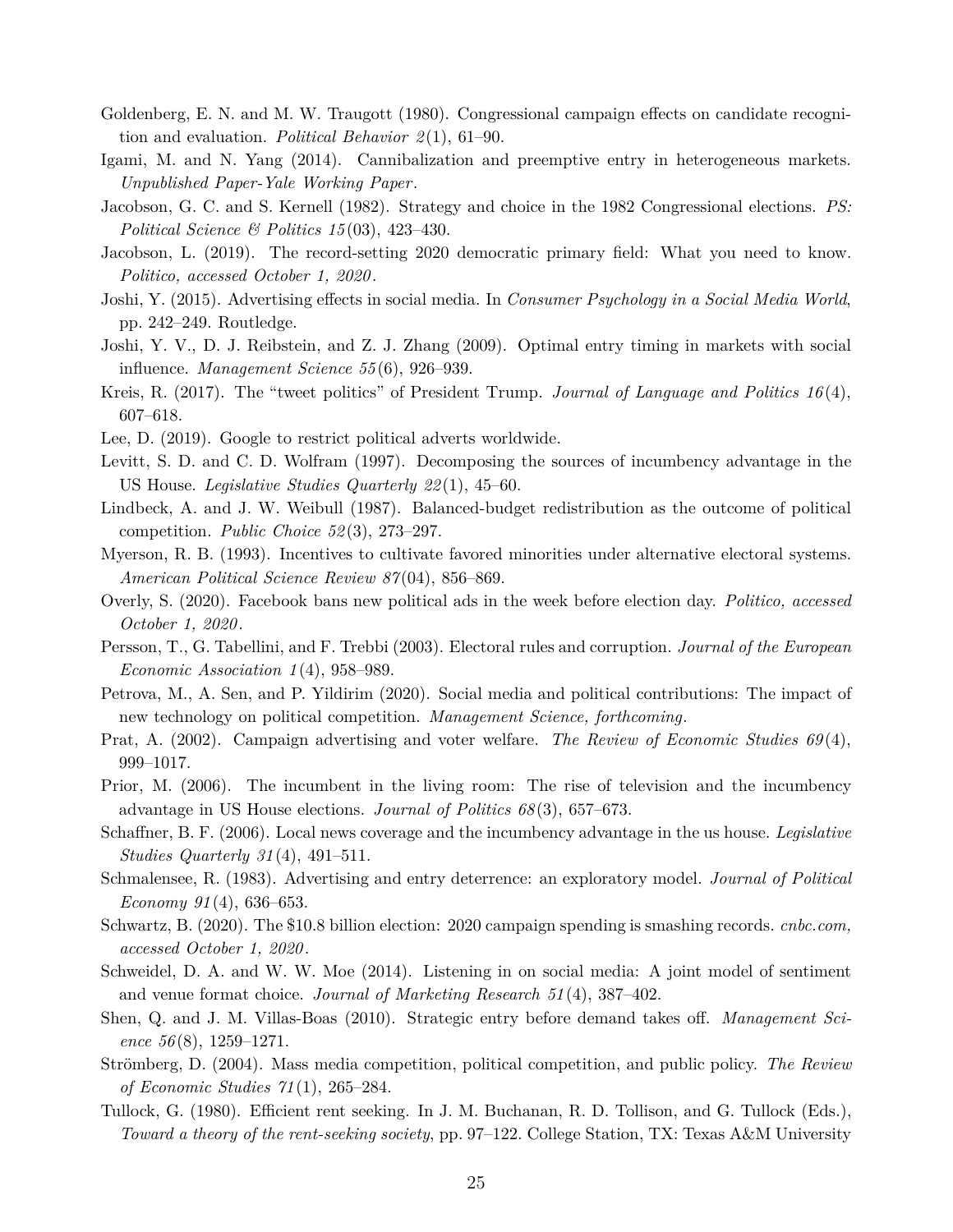Press.

<span id="page-25-0"></span>Yaraghi, N. (2020). Twitter's ban on political advertisements hurts our democracy. *Brookings.edu, accessed September 13, 2020*.

#### **FOR ONLINE PUBLICATION ONLY**

# **Appendix A: Proofs of Propositions, Lemmas, and Corollaries**

**Proof of Lemma [1:](#page-11-0)** Here we show that  $\epsilon_{13}^* \leq -q$ . As will be shown in Proposition [3,](#page-18-0)  $\epsilon_{13}^*$  decreases in *λ*. Moreover, note that when  $\lambda = 1$ ,  $\epsilon_{13}^* = -q$  satisfies Equation [7.](#page-12-0) Thus as  $\lambda \geq 1$ ,  $\epsilon_{13}^* \leq -q$ .

**Proof of Proposition [1:](#page-15-0)** Inequality [12](#page-15-1) can be rewritten as follows:

$$
\frac{\frac{\sigma_{Q}^{2}+\beta\sigma_{s}^{2}}{(\frac{1}{\sigma_{Q}^{2}}+\frac{1}{\sigma_{s}^{2}}+\frac{1}{\sigma_{s}^{2}})^{2}}+\frac{\frac{\sigma_{Q}^{2}+\sigma_{s}^{2}}{(\sigma_{s}^{2}}+\frac{1}{\sigma_{s}^{2}}+\frac{1}{\sigma_{s}^{2}})^{2}}{(\frac{1}{\sigma_{Q}^{2}}+\frac{1}{\beta\sigma_{s}^{2}}+\frac{1}{\sigma_{s}^{2}})^{2}}>\frac{\sigma_{Q}^{4}}{\sigma_{Q}^{2}+\beta\sigma_{s}^{2}}\frac{\sigma_{Q}^{4}\sigma_{s}^{4}(\sigma_{Q}^{2}+\beta\sigma_{s}^{2})+\sigma_{Q}^{4}\beta^{2}\sigma_{s}^{4}(\sigma_{Q}^{2}+\sigma_{s}^{2})}{(\sigma_{Q}^{2}\beta\sigma_{s}^{2}+\sigma_{Q}^{2}\sigma_{s}^{2}+\beta\sigma_{s}^{4})^{2}}>\frac{\sigma_{Q}^{4}}{\sigma_{Q}^{2}+\beta\sigma_{s}^{2}}\frac{(\beta^{2}+1)\sigma_{Q}^{2}+(\beta^{2}+\beta)\sigma_{s}^{2}}{(\sigma_{Q}^{2}(\beta+1)+\beta\sigma_{s}^{2})^{2}}>\frac{1}{\sigma_{Q}^{2}+\beta\sigma_{s}^{2}}(\beta^{2}+1)\sigma_{Q}^{4}+(\beta^{2}+1)\beta\sigma_{Q}^{2}\sigma_{s}^{2}+(\beta^{2}+\beta)\sigma_{s}^{2}\sigma_{s}^{2}+(\beta^{2}+\beta)\beta\sigma_{s}^{4}>(\sigma_{Q}^{2}(\beta+1)+\beta\sigma_{s}^{2})^{2}\beta^{2}(\beta-1)\sigma_{Q}^{2}\sigma_{s}^{2}+\beta^{3}\sigma_{s}^{4}>2\beta\sigma_{Q}^{4}\beta^{2}\frac{\sigma_{s}^{4}}{\sigma_{Q}^{4}}+\beta(\beta-1)\frac{\sigma_{s}^{2}}{\sigma_{Q}^{2}}>2\frac{\sigma_{s}^{2}}{\sigma_{Q}^{2}}>\frac{\sigma_{s}^{2}+(\beta-1)^{2}}{\sigma_{Q}^{2}}\frac{\sigma_{s}^{2}}{\sigma_{Q}^{2}}> \frac{\sqrt{(\beta-1)^{2}+8}-(\beta-1)}{2\beta}
$$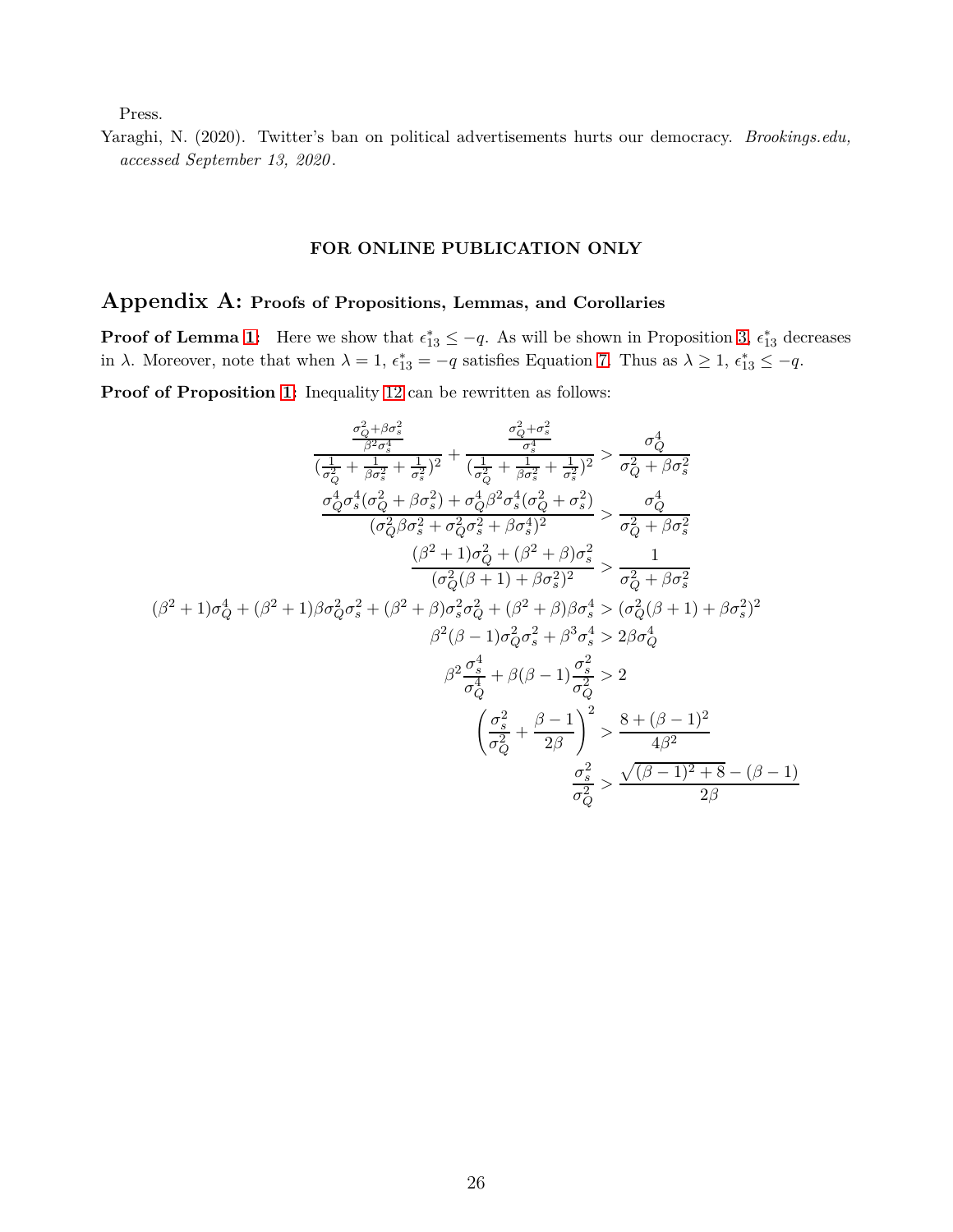The second part of the proposition follows from:

$$
\frac{\partial}{\partial \beta} \left( \frac{\sqrt{(\beta - 1)^2 + 8} - (\beta - 1)}{2\beta} \right)
$$
\n
$$
= \frac{1}{2\beta^2} \left( \frac{\beta}{2\sqrt{(\beta - 1)^2 + 8}} - \beta - (\sqrt{(\beta - 1)^2 + 8} - (\beta - 1)) \right)
$$
\n
$$
= \frac{1}{4\beta^2 \sqrt{(\beta - 1)^2 + 8}} \left( \beta - (2(\beta - 1)^2 + 16 + 2\sqrt{(\beta - 1)^2 + 8}) \right)
$$
\n
$$
= \frac{1}{4\beta^2 \sqrt{(\beta - 1)^2 + 8}} \left( -2\beta^2 + 3\beta - 2 - 16 - 2\sqrt{(\beta - 1)^2 + 8} \right)
$$
\n
$$
< \frac{1}{4\beta^2 \sqrt{(\beta - 1)^2 + 8}} \left( -2\beta^2 + 3\beta - 18 - 2(\beta - 1) \right)
$$
\n
$$
= \frac{1}{4\beta^2 \sqrt{(\beta - 1)^2 + 8}} \left( -2\beta^2 + \beta - 16 \right)
$$
\n
$$
= \frac{1}{4\beta^2 \sqrt{(\beta - 1)^2 + 8}} \left( -\beta(2\beta - 1) - 16 \right) < 0
$$

**Proof of Proposition [3:](#page-18-0)** We first show that  $\epsilon_{13}^*$  decreases in *q*. Note that the left hand side of Equation [\(7\)](#page-12-0), denoted as  $\mathscr{G}_{13}$ , decreases in both *q* and  $\epsilon_{13}^*$  because *G* decreases in both *q* and  $\epsilon_{13}^*$ . Thus,

$$
\frac{\partial \mathcal{G}_{13}}{\partial \epsilon_{13}^*} \frac{\partial \epsilon_{13}^*}{\partial q} + \frac{\partial \mathcal{G}_{13}}{\partial q} = 0
$$

$$
\frac{\partial \epsilon_{13}^*}{\partial q} = -\frac{\partial \mathcal{G}_{13}}{\partial q} \left(\frac{\partial \mathcal{G}_{13}}{\partial \epsilon_{13}^*}\right)^{-1} < 0.
$$

Next, we show that  $\epsilon_{13}^*$  increases in  $\lambda$ . To see that, first note that we must have

$$
t(1 - 2\frac{3}{4}) - \epsilon_{13}^* - q < 0
$$
\n
$$
\epsilon_{13}^* > -\frac{t}{2} - q.
$$

Otherwise

$$
\int_0^{\frac{1}{2}} G\left( (t(1 - 2x_n) - \epsilon_{13}^* - q) \frac{\sqrt{\sigma_Q^2 + \beta \sigma_s^2}}{\sqrt{2\sigma_Q^2}} \right) dx_n > \frac{1}{2}
$$

$$
\int_{\frac{1}{2}}^1 G\left( (t(1 - 2x_n) - \epsilon_{13}^* - q) \left( \frac{\sigma_Q^4}{\sigma_Q^2 + \lambda \beta \sigma_s^2} + \frac{\sigma_Q^4}{\sigma_Q^2 + \beta \sigma_s^2} \right)^{-\frac{1}{2}} \right) dx_n \ge \frac{1}{2}
$$

which violates Equation [\(7\)](#page-12-0). Next we prove  $\frac{\partial \mathscr{G}_{13}}{\partial \lambda} < 0$ . First, if  $t(1-2x_n) - \epsilon_{13}^* - q \leq 0$  for all  $x_n \in [\frac{1}{2}]$  $\frac{1}{2}, 1],$ it is obviously true as  $\left(\frac{\sigma_Q^4}{\sigma_Q^2 + \lambda \beta \sigma_s^2} + \frac{\sigma_Q^4}{\sigma_Q^2 + \beta \sigma_s^2}\right)$  $\int_{0}^{\frac{\pi}{2}} \text{increases} \text{ in } \lambda. \text{ Next, if } t(1 - 2x_n) - \epsilon_{13}^* - q > 0 \text{ for }$ some  $x_n \in \left[\frac{1}{2}\right]$  $\frac{1}{2}$ , 1], there must exist some  $\bar{x} \in \left[\frac{1}{2}\right]$  $\frac{1}{2}, \frac{3}{4}$  $\frac{3}{4}$  such that  $t(1 - 2x_n) - \epsilon_{13}^* - q > 0$  if and only if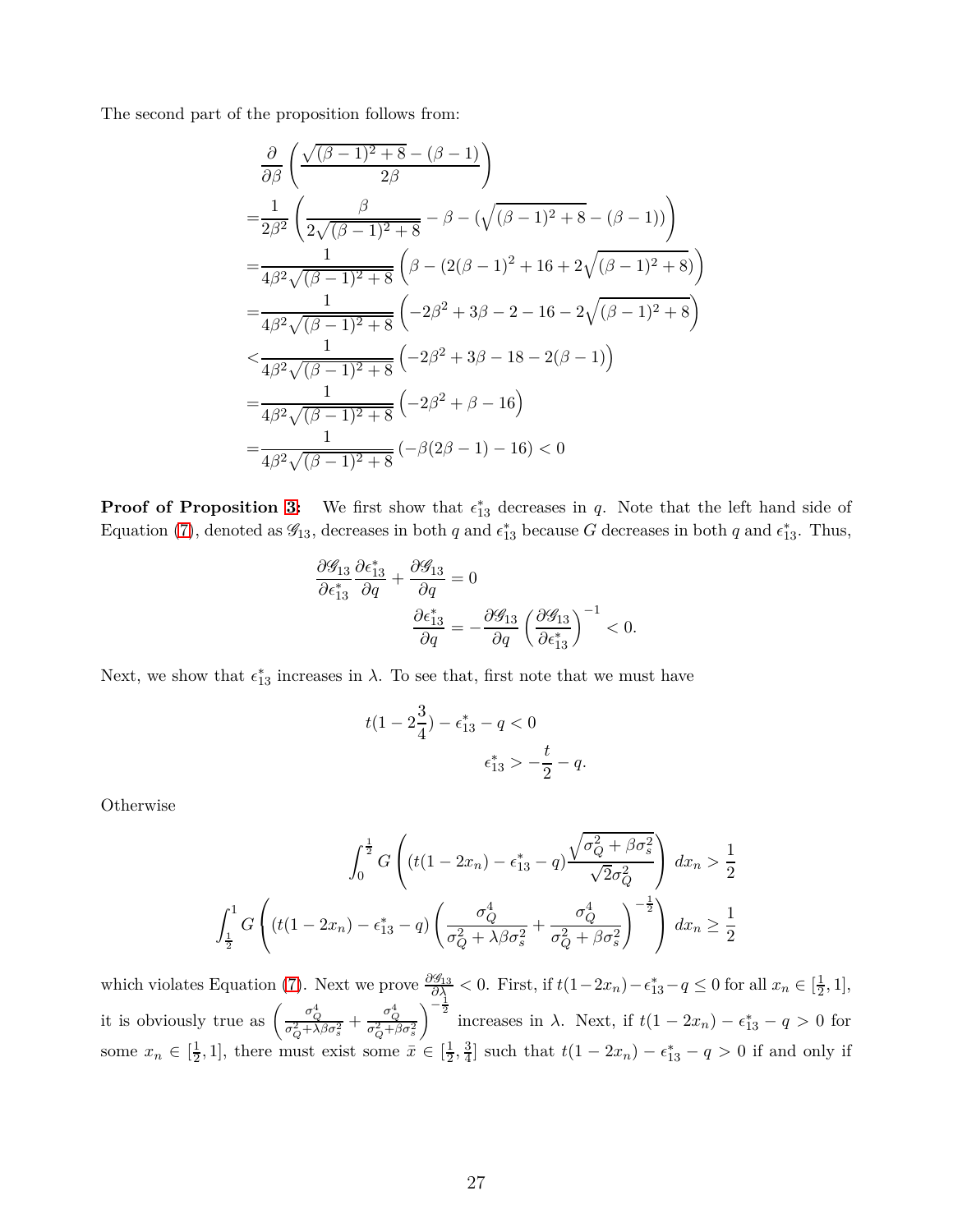$x_n < \bar{x}$ , then we have

$$
\int_{\frac{1}{2}}^{1} G\left( (t(1-2x_n) - \epsilon_{13}^* - q) \left( \frac{\sigma_Q^4}{\sigma_Q^2 + \lambda \beta \sigma_s^2} + \frac{\sigma_Q^4}{\sigma_Q^2 + \beta \sigma_s^2} \right)^{-\frac{1}{2}} \right) dx_n
$$
  
\n
$$
= \int_{\frac{1}{2}}^{\frac{1}{2} + 2(\bar{x} - \frac{1}{2})} G\left( (t(1-2x_n) - \epsilon_{13}^* - q) \left( \frac{\sigma_Q^4}{\sigma_Q^2 + \lambda \beta \sigma_s^2} + \frac{\sigma_Q^4}{\sigma_Q^2 + \beta \sigma_s^2} \right)^{-\frac{1}{2}} \right) dx_n
$$
  
\n
$$
+ \int_{\frac{1}{2} + 2(\bar{x} - \frac{1}{2})}^{1} G\left( (t(1-2x_n) - \epsilon_{13}^* - q) \left( \frac{\sigma_Q^4}{\sigma_Q^2 + \lambda \beta \sigma_s^2} + \frac{\sigma_Q^4}{\sigma_Q^2 + \beta \sigma_s^2} \right)^{-\frac{1}{2}} \right) dx_n
$$
  
\n
$$
= \frac{1}{2} + \int_{\frac{1}{2} + 2(\bar{x} - \frac{1}{2})}^{1} G\left( (t(1-2x_n) - \epsilon_{13}^* - q) \left( \frac{\sigma_Q^4}{\sigma_Q^2 + \lambda \beta \sigma_s^2} + \frac{\sigma_Q^4}{\sigma_Q^2 + \beta \sigma_s^2} \right)^{-\frac{1}{2}} \right) dx_n
$$

which is increasing in  $\lambda$  as  $(t(1 - 2x_n) - \epsilon_{13}^* - q < 0$  for all  $x_n \geq \frac{1}{2} + 2(\bar{x} - \frac{1}{2})$  $\frac{1}{2}$ ). Thus,  $\frac{\partial \mathscr{G}_{13}}{\partial \lambda} < 0$ , and

$$
\frac{\partial \mathcal{G}_{13}}{\partial \epsilon_{13}^*} \frac{\partial \epsilon_{13}^*}{\partial \lambda} + \frac{\partial \mathcal{G}_{13}}{\partial \lambda} = 0
$$

$$
\frac{\partial \epsilon_{13}^*}{\partial \lambda} = -\frac{\partial \mathcal{G}_{13}}{\partial \lambda} \left(\frac{\partial \mathcal{G}_{13}}{\partial \epsilon_{13}^*}\right)^{-1} < 0.
$$

The results regarding  $\epsilon_{123}^*$  follow similar arguments.

Now for the overall effect, as shown above, when *q* or  $\lambda$  increase, both  $\epsilon_{13}^*$  and  $\epsilon_{123}^*$  decreases. Thus  $\frac{1}{2}G\left(\frac{\epsilon_{123}^*}{\sigma_{\epsilon}}\right)$  and  $G\left(\frac{\epsilon_{13}^*}{\sigma_{\epsilon}}\right)$  decreases, and the number of challengers decrease in *q* and *λ*. When Equation  $(13)$  does not hold, as shown in Proposition [1,](#page-15-0) a decrease in the number of challengers necessarily imply that incumbent is re-elected with a higher probability. Thus, combined with the fact that  $\frac{1}{2}G\left(\frac{\epsilon_{123}^*}{\sigma_{\epsilon}}\right)$  and  $G\left(\frac{\epsilon_{13}^*}{\sigma_{\epsilon}}\right)$  decreases in *q* and  $\lambda$ , the probability of the incumbent being re-elected also decreases in *q* and *λ*.

To show that the overall effect is non-monotonic when Equation [\(13\)](#page-15-0) holds, consider the example where  $C = \frac{1}{2}G\left(\frac{\epsilon_{123}^*}{\sigma_{\epsilon}}\right) < G\left(\frac{\epsilon_{13}^*}{\sigma_{\epsilon}}\right)$ . In this scenario, two challengers enter the race. Now consider a small increase in *q* or  $\lambda$ , it implies that  $G\left(\frac{\epsilon_{13}^*}{\sigma_{\epsilon}}\right) > C > \frac{1}{2}G\left(\frac{\epsilon_{123}^*}{\sigma_{\epsilon}}\right)$ , and now only one challenger enters the race. By Proposition [1,](#page-15-0) the incumbent is re-elected with a lower probability when the change in *q* and  $\lambda$  is small enough.

**Proof of Corollary [2:](#page-20-0)** We divide the proof into two parts. First, we prove that  $\frac{\partial \epsilon_{123}^*}{\partial \sigma_s^2}$  $\Big|_{\beta\sigma_s^2}$  is positive if inequality [\(13\)](#page-15-0) holds. It implies that keeping  $\beta \sigma_s^2$  fixed, a marginal drop in  $\sigma_s^2$  decreases  $\epsilon_{123}^*$ , i.e., increases incumbency advantage. Second, we prove that fixing  $\beta \sigma_s^2$ , if  $\frac{\partial \epsilon_{123}^*}{\partial \sigma_s^2}$  $\big|_{\beta\sigma_s^2}$  $<$  0 for some  $\sigma_s^2$ , we

also have  $\frac{\partial \epsilon_{123}^*}{\partial \sigma_s^2}$  $\left| \begin{array}{c} \frac{\partial}{\partial \sigma_s^2} < 0 \text{ for some } \tilde{\sigma}_s^2 < \sigma_s^2 \text{, which proves the corollary.} \end{array} \right.$ 

Denote that the left hand side of equation [\(10\)](#page-14-1) as  $\mathscr{G}_{123}$ . Note that as  $\frac{\partial \epsilon_{123}^*}{\partial \sigma_s^2}$  $\Big|_{\beta\sigma_s^2} = -\left(\frac{\partial\mathscr{G}_{123}}{\partial\epsilon_{123}^*}\right.$  $\big)^{-1}$  *(*∂G<sub>123</sub> *∂σ*<sup>2</sup> *s*  $\big|_{\beta\sigma_s^2}$  $\setminus$ and  $\left(\frac{\partial \mathscr{G}_{123}}{\partial \epsilon^*_{123}}\right)$  $\int_{0}^{-1}$  < 0, we prove that the left hand side of equation [\(10\)](#page-14-1), denoted as  $\mathscr{G}_{123}$ , increases in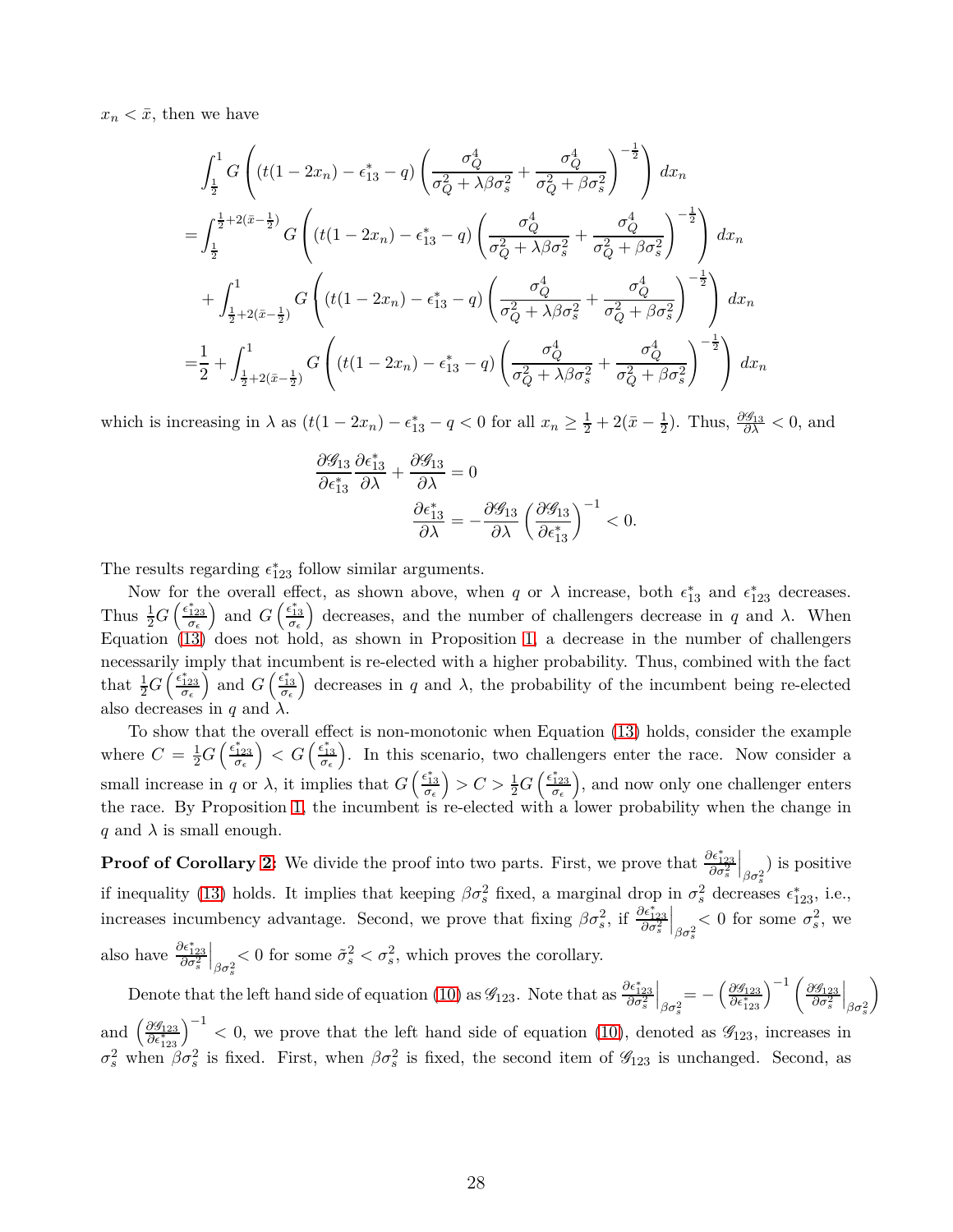equation [\(10\)](#page-14-1) implies that  $t(1-\frac{1}{4})$  $\frac{1}{4}$ ) –  $\epsilon_{123}^*$  – *q* > 0, fixing  $\beta \sigma_s^2$ ,  $\mathcal{G}_{123}$  increases in  $\sigma_s^2$  if and only if

$$
\frac{\partial}{\partial \sigma_s^2} \left( \frac{\sigma_Q^4}{\sigma_Q^2 + \beta \sigma_s^2} + \frac{\frac{\sigma_Q^2 + \beta \sigma_s^2}{\beta^2 \sigma_s^4}}{(\frac{1}{\sigma_Q^2} + \frac{1}{\beta \sigma_s^2} + \frac{1}{\sigma_s^2})^2} + \frac{\frac{\sigma_Q^2 + \sigma_s^2}{\sigma_s^4}}{(\frac{1}{\sigma_Q^2} + \frac{1}{\beta \sigma_s^2} + \frac{1}{\sigma_s^2})^2} \right) \Big|_{\beta \sigma_s^2} < 0.
$$

With simple algebra,

$$
\frac{\partial}{\partial \sigma_s^2} \left( \frac{\sigma_Q^4}{\sigma_Q^2 + \beta \sigma_s^2} + \frac{\frac{\sigma_Q^2 + \beta \sigma_s^2}{\beta^2 \sigma_s^4}}{(\frac{1}{\sigma_Q^2} + \frac{1}{\beta \sigma_s^2} + \frac{1}{\sigma_s^2})^2} + \frac{\frac{\sigma_Q^2 + \sigma_s^2}{\sigma_s^4}}{(\frac{1}{\sigma_Q^2} + \frac{1}{\beta \sigma_s^2} + \frac{1}{\sigma_s^2})^2} \right) \Big|_{\beta \sigma_s^2}
$$
\n
$$
= 2 \frac{\frac{\sigma_Q^2 + \beta \sigma_s^2}{\beta^2 \sigma_s^4}}{(\frac{1}{\sigma_Q^2} + \frac{1}{\beta \sigma_s^2} + \frac{1}{\sigma_s^2})^3} (\frac{1}{\sigma_s^4}) + \frac{\frac{2\sigma_Q^2}{\sigma_S^6} - \frac{1}{\sigma_s^4}}{(\frac{1}{\sigma_Q^2} + \frac{1}{\beta \sigma_s^2} + \frac{1}{\sigma_s^2})^2} + 2 \frac{\frac{\sigma_Q^2 + \sigma_s^2}{\sigma_s^4}}{(\frac{1}{\sigma_Q^2} + \frac{1}{\beta \sigma_s^2} + \frac{1}{\sigma_s^2})^3} (\frac{1}{\sigma_s^4})
$$

which is smaller than 0 if and only if

<span id="page-28-0"></span>
$$
2\frac{\sigma_Q^2 + \beta \sigma_s^2}{\beta^2 \sigma_s^4} + 2\frac{\sigma_Q^2 + \sigma_s^2}{\sigma_s^4} < \left(\frac{2\sigma_Q^2}{\sigma_s^2} + 1\right)\left(\frac{1}{\sigma_Q^2} + \frac{1}{\beta \sigma_s^2} + \frac{1}{\sigma_s^2}\right)
$$
\n
$$
2(\sigma_Q^2 + \beta \sigma_s^2) + 2\beta^2(\sigma_Q^2 + \sigma_s^2) < (2\beta^2 \sigma_Q^2 \sigma_s^2 + \beta^2 \sigma_s^4)\left(\frac{1}{\sigma_Q^2} + \frac{1}{\beta \sigma_s^2} + \frac{1}{\sigma_s^2}\right)
$$
\n
$$
2(\sigma_Q^2 + \beta \sigma_s^2) + 2\beta^2(\sigma_Q^2 + \sigma_s^2) < 2\beta^2 \sigma_s^2 + 2\beta \sigma_Q^2 + 2\beta^2 \sigma_Q^2 + \beta^2 \frac{\sigma_s^4}{\sigma_Q^2} + \beta \sigma_s^2 + \beta^2 \sigma_s^2
$$
\n
$$
2 + 2\beta^2(2\beta + 2\beta^2) \frac{\sigma_s^2}{\sigma_Q^2} < \beta^2 \left(\frac{\sigma_s^2}{\sigma_Q^2}\right)^2 + (3\beta^2 + \beta) \frac{\sigma_s^2}{\sigma_Q^2} + 2\beta + 2\beta^2
$$
\n
$$
\beta^2 \left(\frac{\sigma_s^2}{\sigma_Q^2}\right)^2 + \beta(\beta - 1) \frac{\sigma_s^2}{\sigma_Q^2} > 2(1 - \beta)
$$
\n(14)

which holds if inequality [\(13\)](#page-15-0) holds because  $2(1-\beta) < 2$ . We now prove that fixing  $\beta \sigma_s^2$ , if  $\frac{\partial \epsilon_{123}^*}{\partial \sigma_s^2}$  $\left.\vphantom{\raisebox{-0.5cm}{.}}\right|_{\beta\sigma_s^2}$ *<* 0 for some  $\sigma_s^2$ , we also have  $\frac{\partial \epsilon_{123}^*}{\partial \sigma_s^2}$  $\big|_{\beta\sigma_s^2}$  $<$  0 for some  $\tilde{\sigma}_s^2 < \sigma_s^2$ . As  $\beta \sigma_s^2$  is fixed, a smaller  $\sigma_s^2$  implies a bigger *β*. First note that the inequality [\(14\)](#page-28-0) holds when  $\beta \geq 1$ . Next, when  $\beta < 1$ , inequality (14) can be rewritten as:

$$
\beta^2 \left(\frac{\sigma_s^2}{\sigma_Q^2}\right)^2 + \beta(\beta - 1)\frac{\sigma_s^2}{\sigma_Q^2} > 2(1 - \beta)
$$

$$
\left(\frac{\beta \sigma_s^2}{\sigma_Q^2} + \frac{\beta - 1}{2}\right)^2 > 2(1 - \beta)
$$

$$
\frac{\beta \sigma_s^2}{\sigma_Q^2} > \sqrt{2(1 - \beta)} - \frac{\beta - 1}{2}
$$

where the right-hand side is increasing in *β*. The result thus follows.